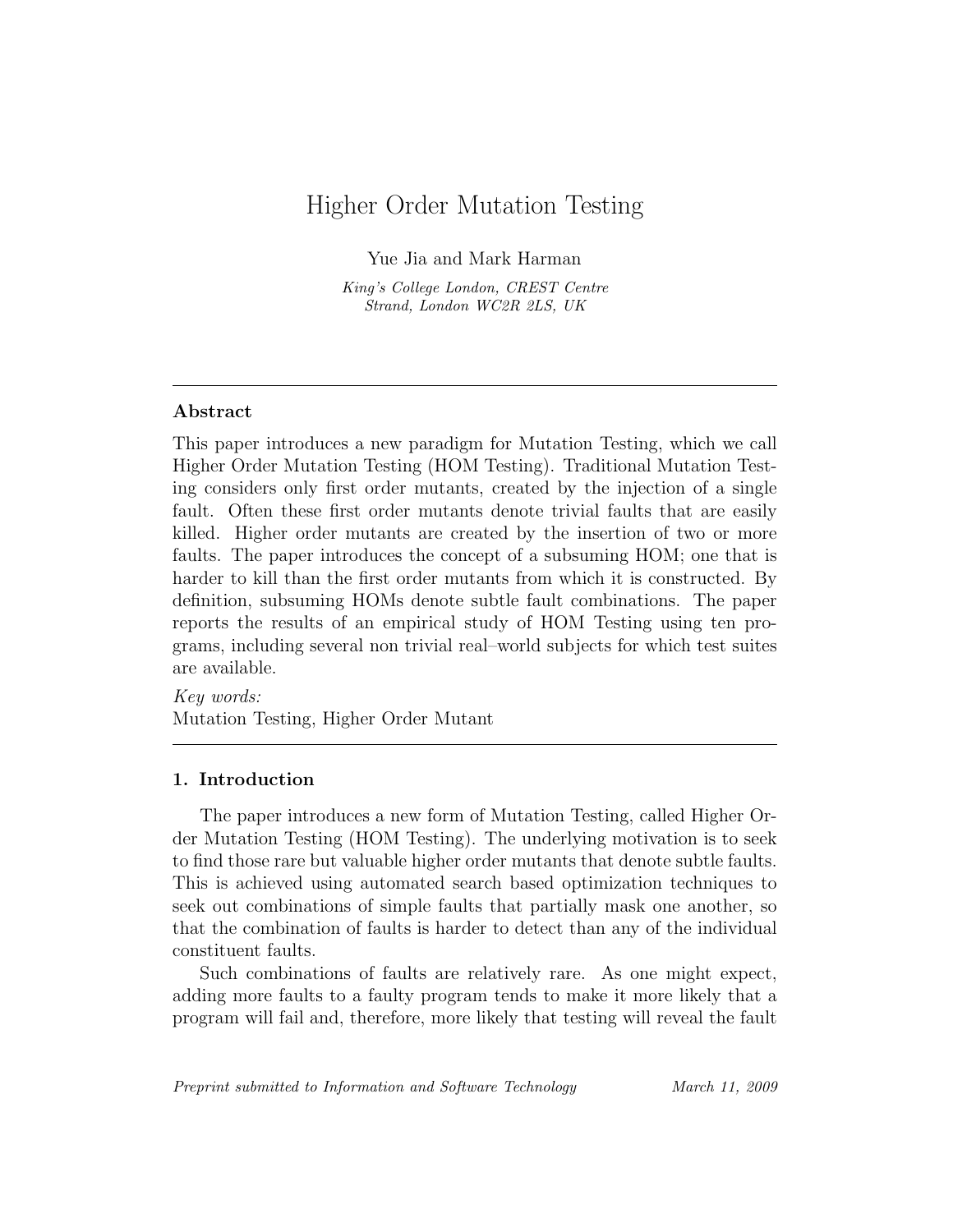combination. However, the rare exceptions to this rule are very interesting and, we argue, valuable.

Also, though the combinations we seek are rare, the large number of possible fault combinations creates a set of candidate combinations that is exponentially large. As the paper shows, search based optimization techniques can be used to manage the inherent combinatorial explosion involved in locating the rare but valuable cases from amongst the enormous candidate set. This makes the algorithmic complexity of seeking out such valuable fault combinations tractable. Indeed, the empirical study reported in this paper concerns programs that are several orders of magnitude larger than those reported upon in previous studies of (first order) Mutation Testing. This scale up is made possible by the exploitation of a search based optimization approaches.

The approach advocated in this paper is a new form of Mutation Testing, which we call 'Higher Order' because almost all approaches to traditional Mutation Testing have been conducted by inserting single small faults in a program to create first order mutants, whereas our approach treats these first order mutants as merely special cases of higher order mutants.

Mutation Testing has a long history, tracing back to the 1970s. It was first proposed by DeMillo et al. [1] and Hamlet [2]. Just like other faultbased testing techniques, the main purpose of Mutation Testing is to measure the quality of a test set. However, it can also be used to reduce the size of test set [3], to generate effective test data [4] and to compare techniques for verification [5, 6].

The mutation paradigm brings source code manipulation to bear within the realm of software testing. In the parlance of source code analysis and manipulation, each mutant is created by a source-to-source transformation of the original program. However, the goal is to insert a simulated fault. Therefore, the transformation should be non-meaning preserving, while meaning preserving transformations are eschewed by Mutation Testing because they create equivalent mutants [7]. Indeed, traditional source code analysis has been proposed as a technique to address this equivalent mutant problem [8, 9, 10, 11], thereby further highlighting the link between Mutation Testing and source code analysis and manipulation.

In Mutation Testing, from a program  $p$ , a set of faulty programs  $p'$ , called mutants, is generated by injecting faults into the original program  $p$ . The motivation for Mutation Testing is that injected faults should represent mistakes that programmers often make. Traditionally, a mutant is generated by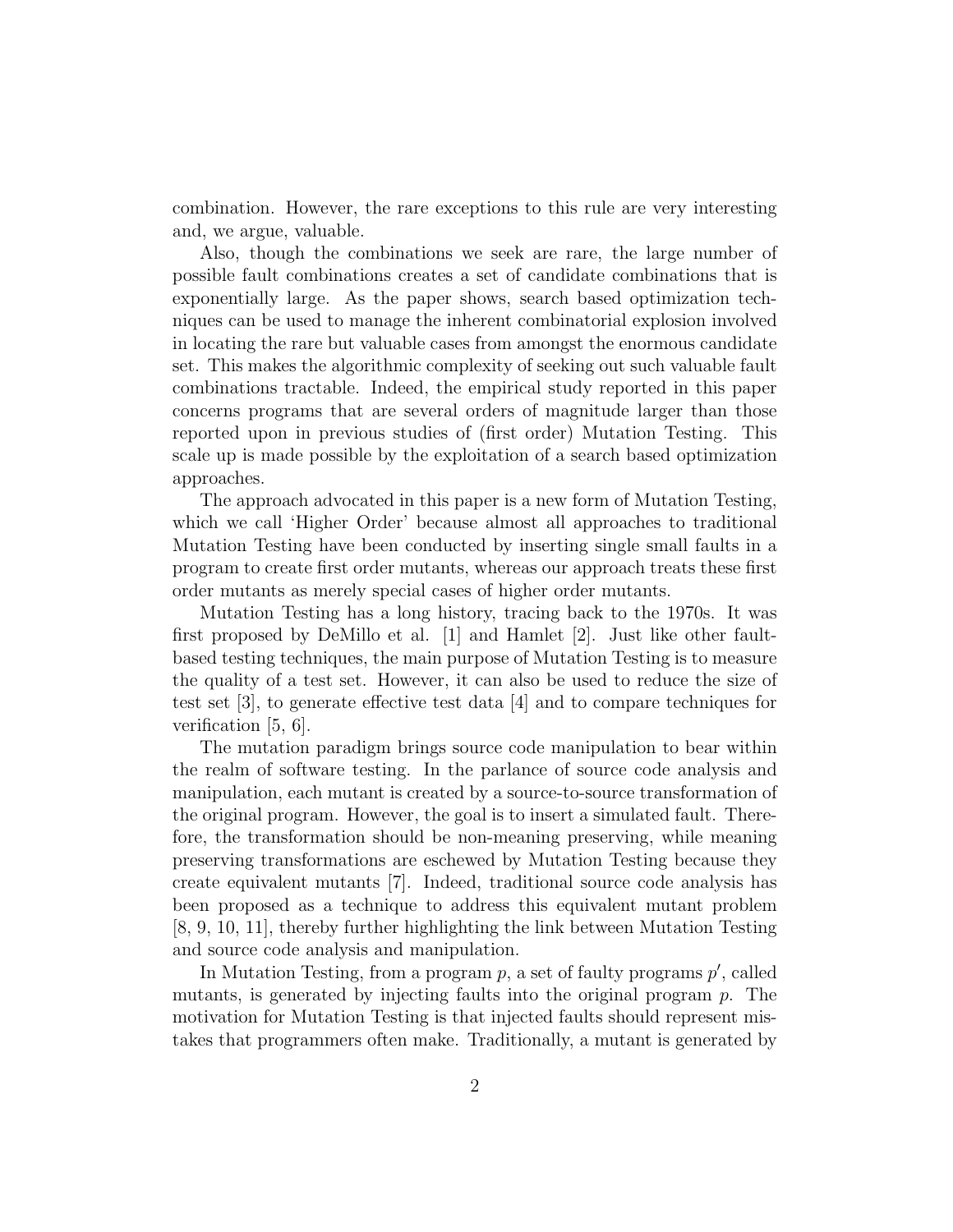a single small change to the original program. For example, Table 1 shows the mutant  $p'$  generated by changing the and operator (&&) of the original program p into the or operator (||) of the mutant  $p'$ .

A transformation rule that generates a mutant from the original program is known as a mutation operator. Table 1 contains only one example of a mutation operator; there are many others. In this paper we adopt the 77 mutation operators for the C programming language introduced by Agrawal et al. [12]. Each mutant  $p'$  will be run against a test set T. If the result of running  $p'$  is different from the result of running  $p$  for any test case in  $T$ , then the mutant  $p'$  is said to be "killed", otherwise it is said to have "survived". The adequacy level of the test set  $T$  can be measured by a mutation score that is computed in terms of the number of mutants killed by T.

| Lable 1. A Example of Mutation Operation                              |             |  |  |
|-----------------------------------------------------------------------|-------------|--|--|
| Program $p$                                                           | Mutant $p'$ |  |  |
| if ( $a > 0$ && $b > 0$ )   if ( $a > 0$    $b > 0$ )<br>return $1$ ; | return 1;   |  |  |
|                                                                       |             |  |  |

Table 1: A Example of Mutation Operation

Mutants can be classified into two types: First Order Mutants (FOMs) and Higher Order Mutants (HOMs). FOMs are generated by applying mutation operators only once. HOMs are generated by applying mutation operators more than once.

This paper introduces the concept of subsuming HOMs. A subsuming HOMs is harder to kill than the FOMs from which it is constructed. As such, it may be preferable to replace the FOMs with the single HOM. In particular, the paper introduces the concept of a strongly subsuming HOMs. A subsuming HOMs is only killed by a subset of the intersection of test cases that kill each FOM from which it is constructed.

Consider a subsuming, h, constructed from the FOMs  $f_1, ..., f_n$ . The set of test cases that kill h also kill each and every FOM  $f_1, ..., f_n$ . Therefore, h can replace all of the mutants  $f_1, ..., f_n$  without loss of test effectiveness. The converse does not hold; there exist test sets that kill all FOMs  $f_1, ..., f_n$  but which fail to kill  $h$ . The FOMs cannot, even taken collectively, replace the HOM without possible loss of test effort. This is the sense in which  $h$  can be said to 'strongly subsume'  $f_1, ..., f_n$ .

In order to overcome the inherent computational cost that comes with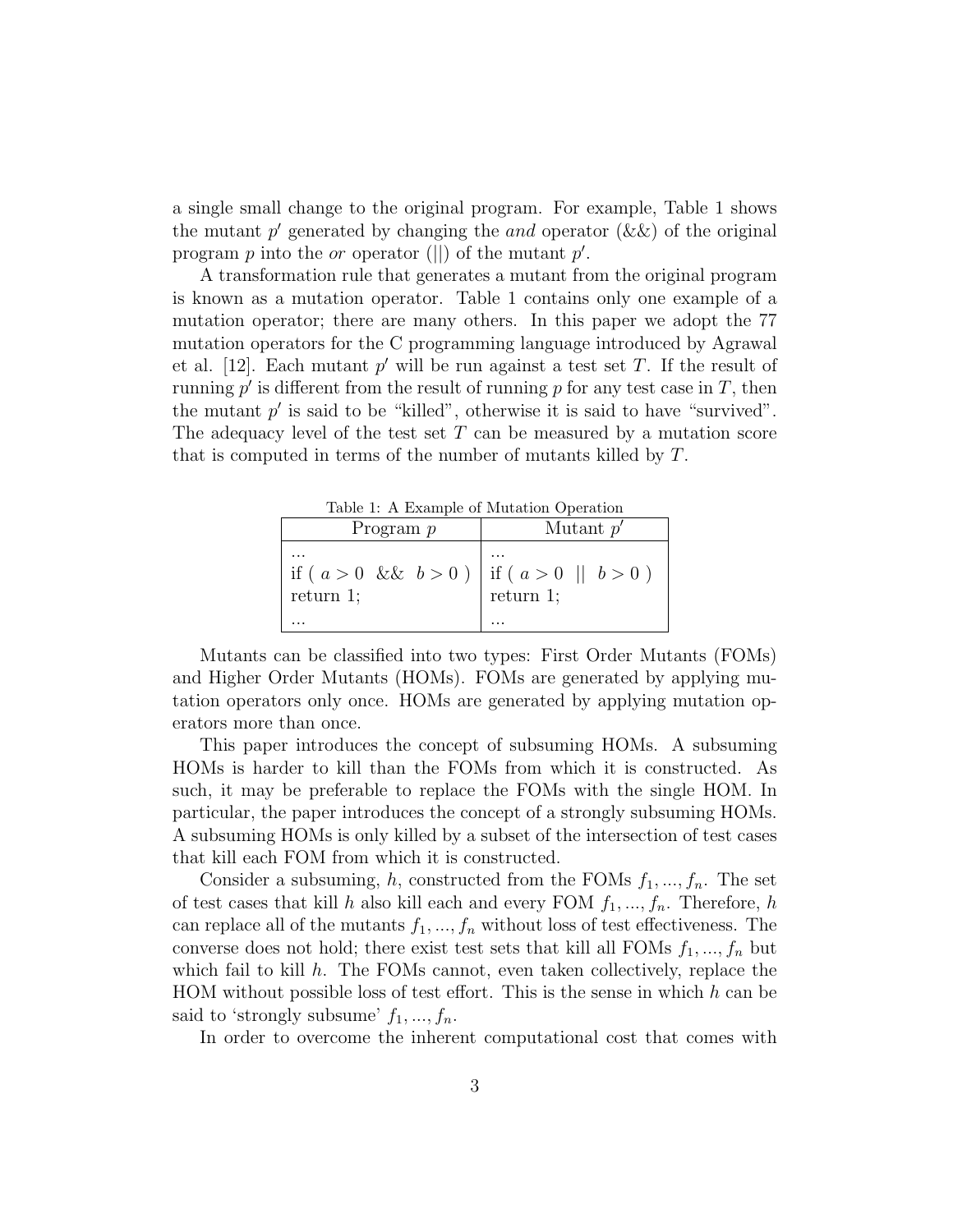the large number of HOMs, the paper introduces a search-based optimization approach to identify these subsuming HOMs efficiently.

The main contributions of the paper are as follows:

- 1. We introduce the Higher Order Mutation Testing paradigm. We categorize the various kinds of HOM and introduce a search-based optimization approach to overcome the exponential explosion in the number of HOMs. We set out a 'manifesto' for Higher Order Mutation Testing that clarifies the differences between the Higher Order Mutation Testing paradigm and the First Order Mutation Testing paradigm, as previously practiced and studied. As this manifesto shows, the higher order paradigm overcomes some limitations and overturns some previously held 'myths' of Mutation Testing.
- 2. We explore the proportion of all HOMs that are subsuming and strongly subsuming. The results show that a large proportion of HOMs are subsuming and that a small proportion of these are strongly subsuming. Though the proportion of strongly subsuming mutants is small, the number of strongly subsuming mutants is large, because the number of HOMs increases exponentially. The search based algorithms were able to find significant numbers of strongly subsuming HOMs in all of the ten programs studied.
- 3. We investigate the relationship between mutation killing set intersection and mutant order. The results explore the degree to which higher order mutants contain first order mutants that are completely decoupled.
- 4. The paper introduces three algorithms for finding optimal HOMs. The results indicate that the genetic algorithm performs best overall. However, they also reveal that each algorithm targets a different kind of HOM, so all three algorithms are useful.

The rest of this paper is organized as follows. Section 2 introduces the idea of a subsuming HOM formally. Section 3 discussed the advantage of Mutation Testing. Section 4 presents a search-based approach and explains three meta-heuristic algorithms used to find subsuming HOMs. Section 5 explains the experimental setting, while the results are discussed in Section 6. Section 7 presents a manifesto for Higher Order Mutation testing in the form of a polemic that discusses what we call the 'myths' of Mutation Testing and how the higher order paradigm overturns these myths. Section 8 discusses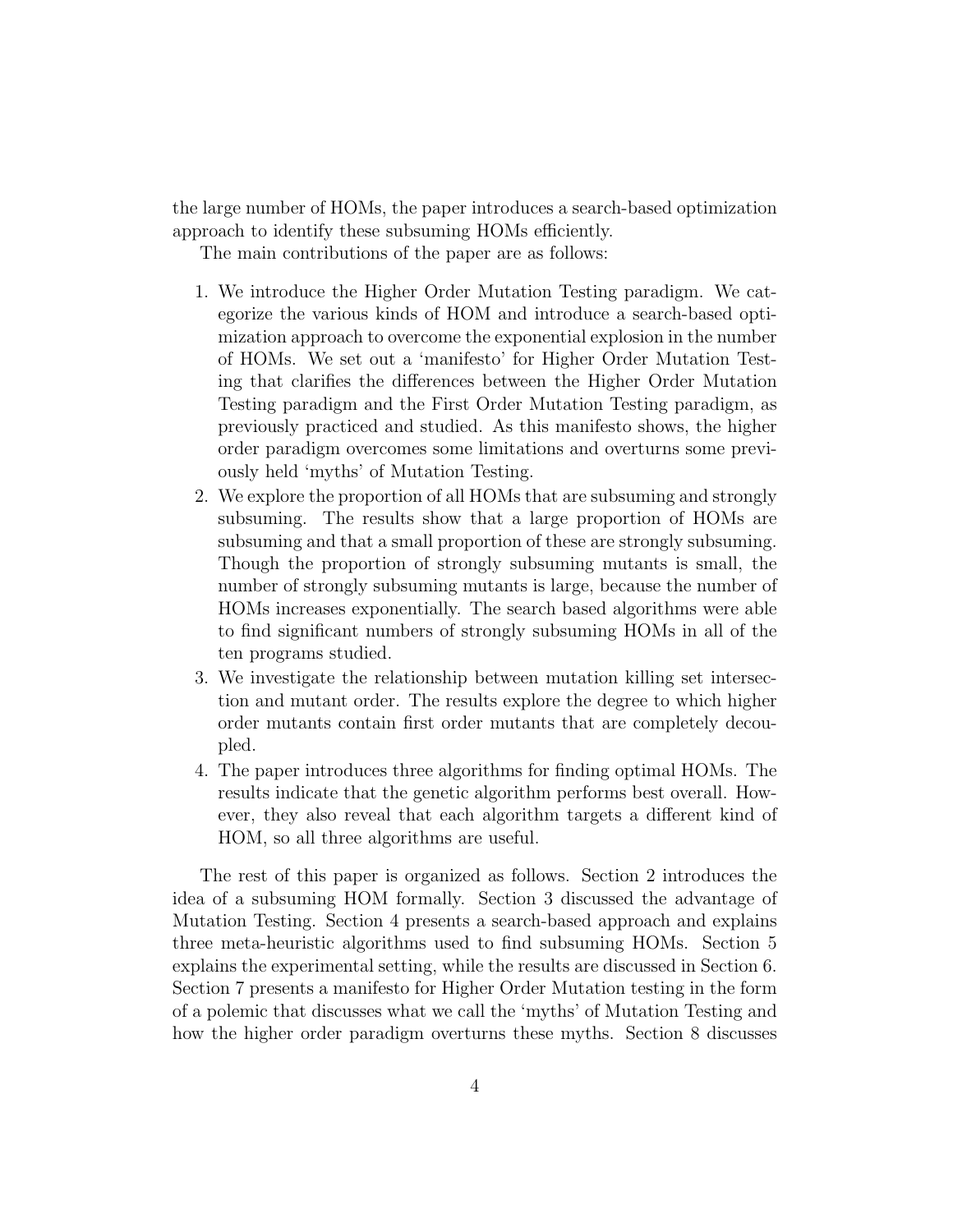threats to validity of experiment. Section 9 introduces related work, and the paper concludes with Section 10.

# 2. Higher Order Mutant Classification

HOMs can be classified in terms of the way that they are 'coupled' and 'subsuming', as shown in Figure 1. In Figure 1, the region area in the central Venn diagram represents the domain of all HOMs. The sub-diagrams surrounding the central region illustrate each category. For sake of simplicity of exposition these examples illustrate the second order mutant case; one that assumes that there are two FOMs  $f_1$  and  $f_2$ , and h denotes the HOM constructed from the FOMs  $f_1$  and  $f_2$ . The two regions depicted by each subdiagram represent the test sets containing all the test cases that kill FOMs  $f_1$  and  $f_2$ . The shaded area represents the test set that contains all test cases that kill HOM  $h$ . The areas of the regions indicate the proportion of the domain of HOMs for each category.

Following the coupling effect hypothesis, if a test set that kills the FOMs also contains cases that kill the HOM, we shall say that the HOM is a 'coupled HOM', otherwise we shall say it is a 'de-coupled HOM'. Therefore, in Figure 1, the sub-diagram is a coupled HOM if it contains an area where the shaded region overlaps with the unshaded regions. For example the sub-diagrams (a), (b) and (f). Since the shaded region from sub-diagrams (c) and (d) do not overlap with the unshaded regions, (c) and (d) are de-coupled HOMs. Subdiagram (e) is a special case of a de-coupled HOM, because there is no test case that can kill the HOM; there is no overlap, the HOM is an equivalent mutant.

Subsuming HOMs, by definition, are harder to kill than their constituent FOMs. Therefore, in Figure 1, the subsuming HOMs can be represented as those where the shaded area is smaller than the area of the union of the two unshaded regions, such as sub-diagrams (a), (b) and (c). By contrast, (d), (e) and (f) are non-subsuming. Furthermore, the subsuming HOMs can be classified into strongly subsuming HOMs and weakly subsuming HOMs. By definition, if a test case kills a strongly subsuming HOM, it guarantees that its constituent FOMs are killed as well. Therefore, if the shaded region lies only inside the intersection of the two unshaded regions, it is a strongly subsuming HOM, depicted in (a), otherwise, it is a weakly subsuming HOM, depicted in (b) and (c).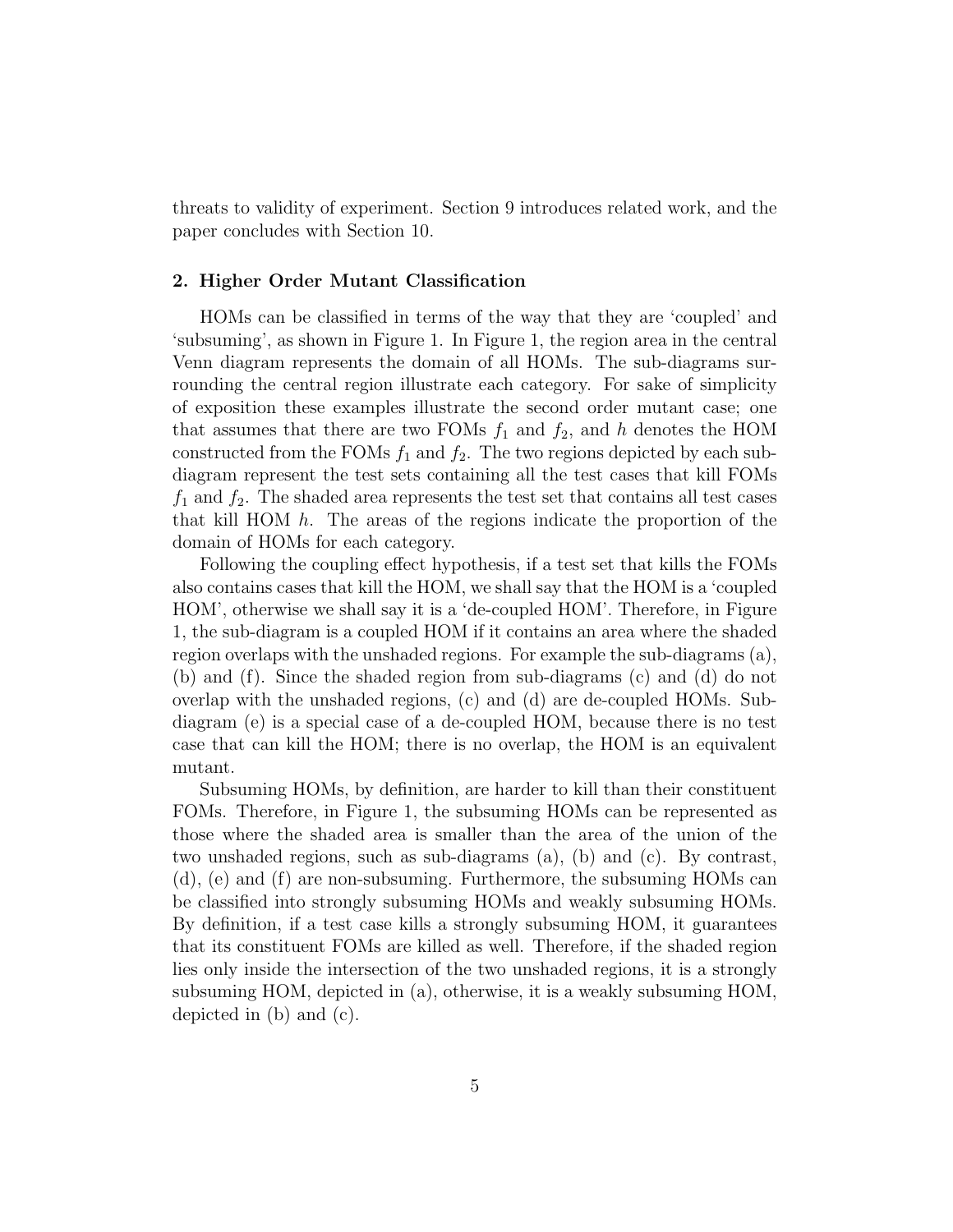

Figure 1: HOMs Classification. The central Venn Diagram depicts important subclasses into which HOMs fall, while the outer diagrams depict killing test sets for the HOMs (shaded) and their constituent FOMs (unshaded). For ease of exposition, the diagrams illustrate only the second order case, whereas the definitions cover arbitrary order. HOMs of type (a), (b) and (c) are harder to kill than their constituent FOMs, thereby capturing subtler faults. In particular, type (a) are both subtle and useful; they can replace their constituent FOMs because they are killed by a subset of the intersection of test cases that kill their constituents.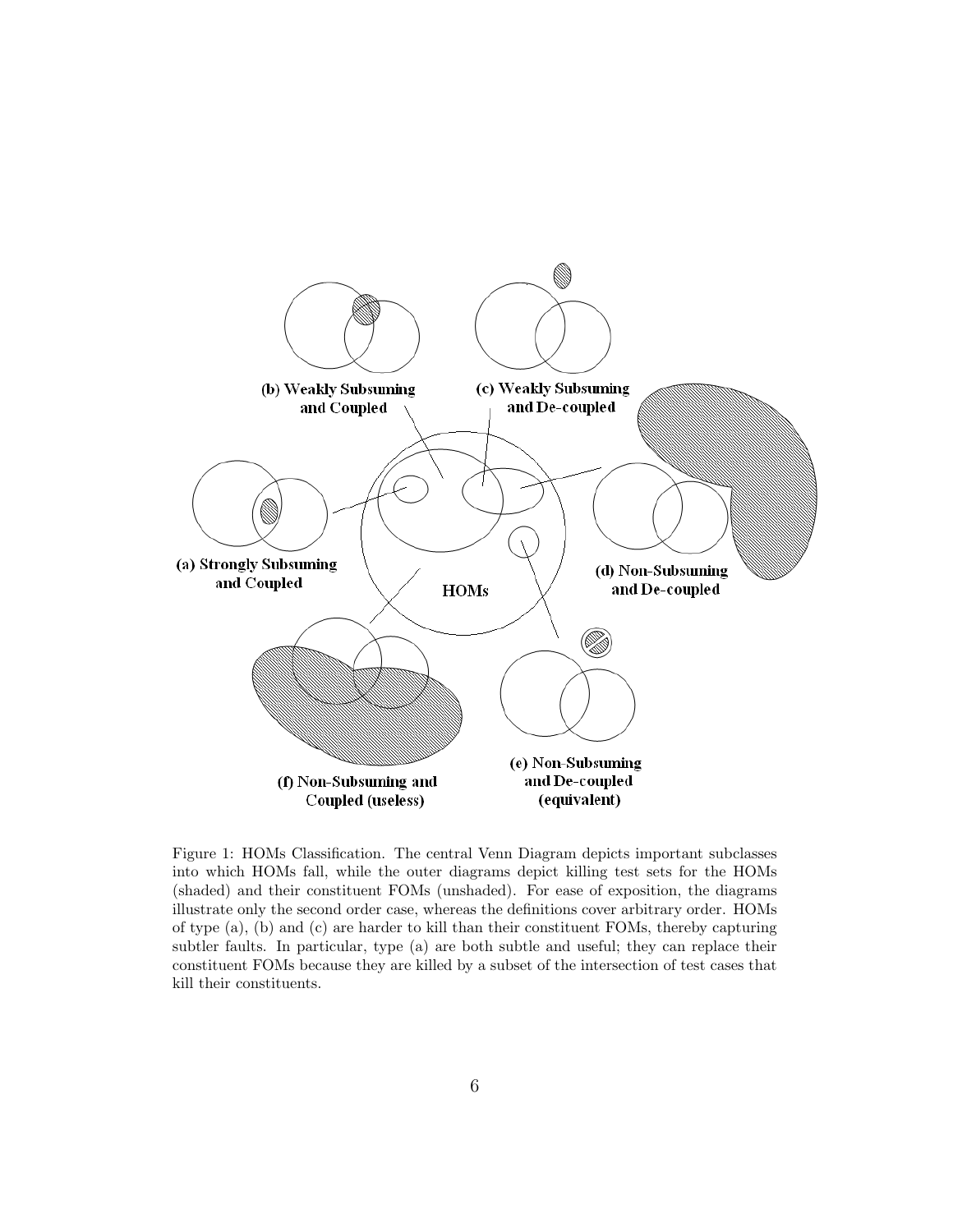According to the combination of subsuming and de-coupled HOM types, the six possibilities we considered are: strongly subsuming and coupled (a), weakly subsuming and coupled (b), weakly subsuming and de-coupled (c), non-subsuming and de-coupled (d), non-subsuming, de-coupled which is equivalent (e), and non-subsuming and coupled (f) which is useless, as shown in Figure 1.

The formal definitions of these HOMs are defined below. Let h be a HOM, constructed from FOMs  $f_1, ..., f_n$ . We assume the existence of a test set T. T is the set of all test cases under consideration.  $T_h$  is the subset of T that kills the HOM h, while  $T_1, ..., T_n$  are the subsets of T that kill the constituent FOMs  $f_1, ..., f_n$  respectively.

Definition 1 (Strongly Subsuming and Coupled).

$$
T_h \subset \bigcap_i T_i \quad and \quad T_h \neq \emptyset
$$

Definition 2 (Weakly Subsuming and Coupled).

$$
|T_h| < |\bigcup_i T_i| \ , \quad T_h \neq \emptyset \quad and \quad T_h \cap \bigcup_i T_i \neq \emptyset
$$

Definition 3 (Weakly Subsuming and De-coupled).

$$
|T_h| < |\bigcup_i T_i| \ , \quad T_h \neq \emptyset \quad and \quad T_h \cap \bigcup_i T_i = \emptyset
$$

Definition 4 (Non-Subsuming and De-coupled).

$$
|T_h| \geq |\bigcup_i T_i| \ , \quad T_h \neq \emptyset \quad and \quad T_h \cap \bigcup_i T_i \neq \emptyset
$$

Definition 5 (Non-Subsuming and De-coupled).

$$
T_h = \emptyset \qquad (Equivalent)
$$

Definition 6 (Non-Subsuming and Coupled).

$$
|T_h| \ge |\bigcup_i T_i| \quad (Useless)
$$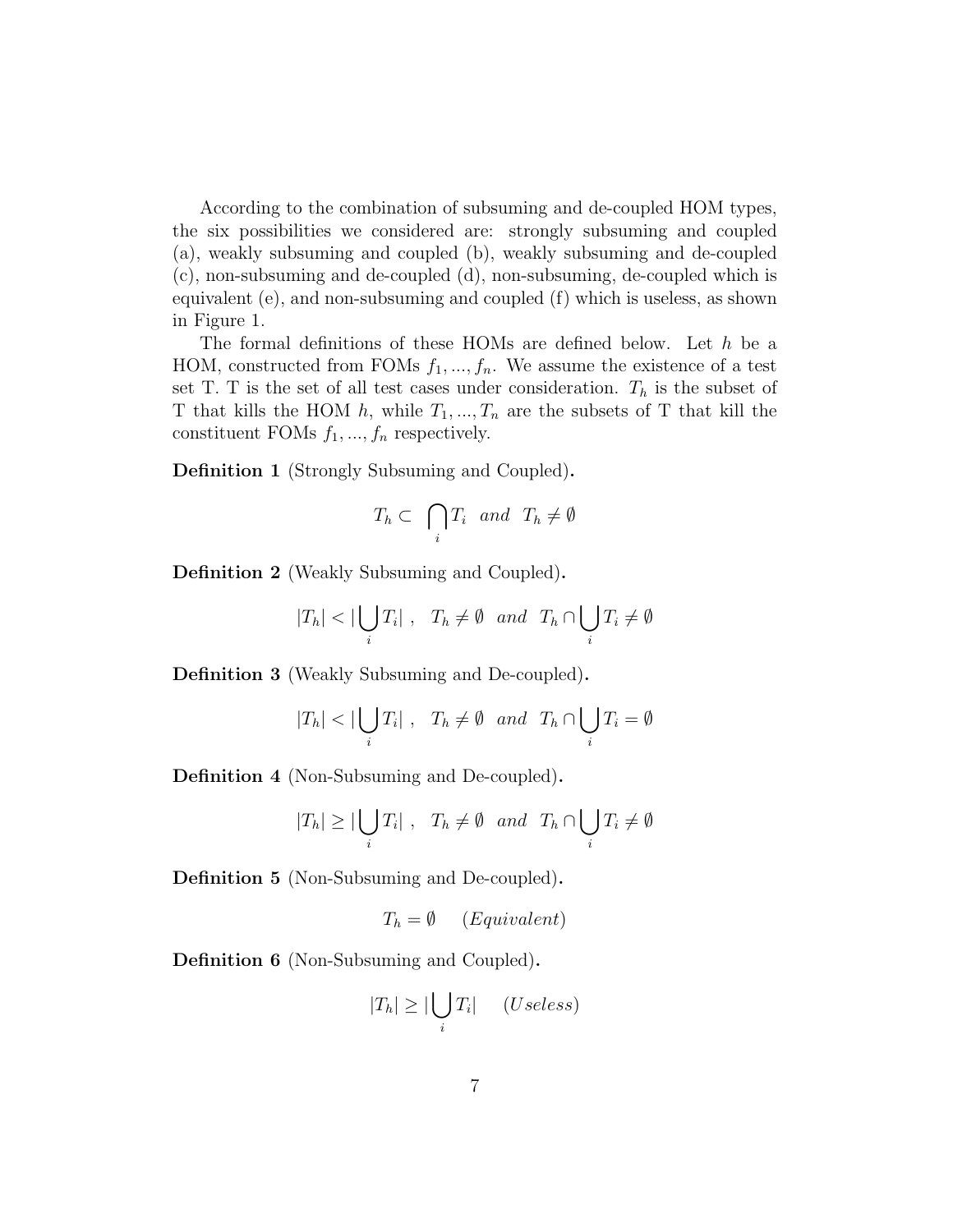#### 3. Advantages of Higher Order Mutation Testing

At first sight, any move from FOMs to HOMs brings with it an exponential explosion. Since a HOM is constructed by combining different FOMs, the number of HOMs can be computed from the number of FOMs. For such HOMs, let  $p_{1...n}$  be the places that can be mutated, and  $m_{1...n}$  be the number of changes that can be applied at place  $p_{1...n}$ . The number of the FOMs is  $\sum_{n=1}^{\infty}$  $i=0$  $m_i$ . The number of the HOMs is  $\sum_{n=1}^n$  $i=2$  $\int i$ n  $\Big)_{m^i.}$ 

Because of this exponential explosion, Higher Order Mutation Testing has previously been considered to be so computationally expensive as to be impractical. Furthermore, the coupling hypothesis [1, 13, 14] suggests that the vast majority of HOMs will be coupled to FOMs, such that test sets that kill all FOMs will also kill almost all HOMs.

However, the few HOMs that are not coupled to their constituent FOMs may be very important; they are killed by a different set of test cases than their constituent FOMs. For decoupled mutants, the act of combining FOMs shifts the fault-revealing test set. Suppose that the act of combining FOMs to form a decoupled HOM not only shifts the fault-revealing set, but also reduces its size, so that the HOM is harder to kill than its constituent FOMs. Surely such a HOM would be potentially valuable in testing. In the nomenclature we introduce in this paper, it would be a "subsuming decoupled HOM".

De-coupling is not the only way to produce a subsuming HOM. Strongly subsuming HOMs are, by definition, coupled, since the test sets that kill them are subsets of those that kill each of their constituent FOMs. Therefore, both coupled and decoupled HOMs may turn out to be harder to kill than the FOMs from which they are constructed, making them potentially valuable to the Mutation Testing process. In this paper we focus on the subsuming HOMs in general, and the strongly subsuming HOMs in particular, since a strongly subsuming HOM can always be used as a substitute for its constituent FOMs. We believe that Higher Order Mutation Testing offers three important benefits: Increased subtlety, reduced effort and reduced number of equivalent mutants, as explained below.

Increased Subtlety: The vast majority of FOMs are killed by a few very simple test cases, because many FOMs denote trivial faults. For instance, a mutant is unlikely to remain alive for very long if it is created by deletion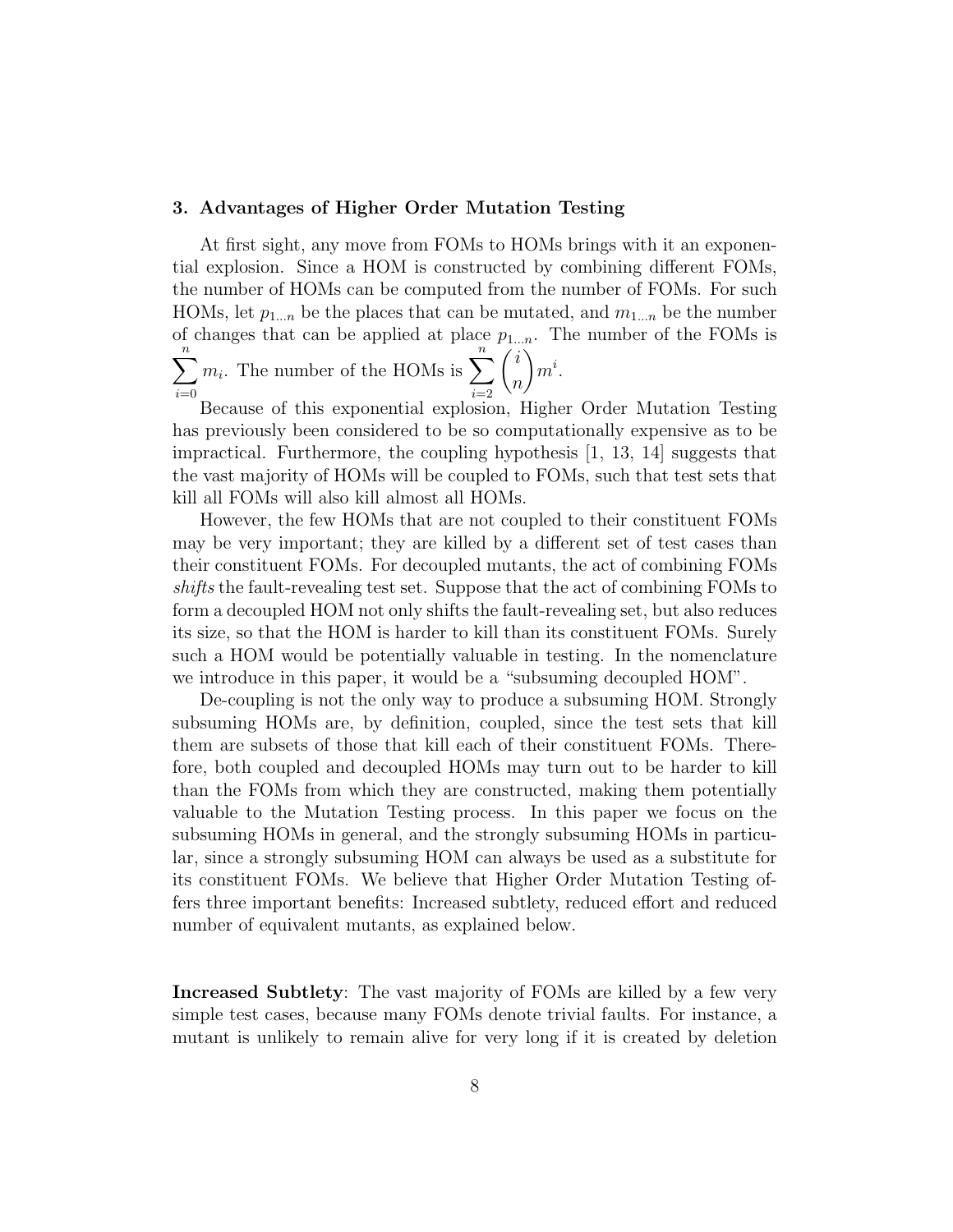of a frequently-executed statement or the transformation of  $'$ + to  $'$  on a path to an output statement. Even in the presence of the most perfunctory testing activity, these 'dumb' mutants will not survive long.

However, by their very nature, the subsuming HOMs we study in this paper are more subtle; they denote faults that more elaborate testing may not reveal and, in so-doing, they drive the test data generator to consider the more difficult 'corner cases', where undiscovered faults often reside. In Section 6.4 we give an example of just such a subtle HOM that our search based algorithms revealed to be constructible from the very simple and widely studied benchmark program: Triangle.

Reduced Test Effort: One might think that since there are exponentially more HOMs than FOMs, Higher Order Mutation Testing would be much more expensive. However, it can be *less* expensive. We overcome this apparent paradox by specifically targeting those HOMs, the strongly subsuming HOMs, each of which can be used to replace more than one FOM. Fewer (but better) mutants means fewer (but better) test cases. Our higher order approach avoids dumb mutants in favour of subtle ones. Of course, in order to find the subtle HOMs we have to first construct all of their constituent FOMs. However, this process is entirely automated by the search-based optimization approach.

By contrast, the process of checking the original program's output for each the mutant-killing test cases often requires a (human) oracle. This oracle cost is often the most expensive part of the overall the test activity. The oracle cost can be reduced by reducing the size of the test suite. By moving from the first order to the higher order paradigm we seek to reduce the number of mutants considered (simultaneously increasing their quality). This has the potential to reduce test effort while improving its effectiveness.

Figure 2 illustrates an simple example of using SSHOM to reduce test effort and to increase test effectiveness at the same time. Suppose there is a SSHOM h which is constructed from FOMs  $f_a$  and  $f_b$ . The two regions  $T_a$ and  $T<sub>b</sub>$  in Figure 2 represent the test sets containing all the test cases that kill FOMs  $f_a$  and  $f_b$  respectively, while the region  $T_h$  represents the test set containing all test cases that kill SSHOM  $h$ . In traditional mutation testing, it is not hard to find test cases like  $t_a$  and  $t_b$  which kill both FOM  $f_a$  and  $f_b$ . However the test case  $t<sub>h</sub>$  that kills SSHOM h is a better choice, because it kills FOM  $f_a$  and  $f_b$  both separately and in combination, so a human oracle need only check one test output. Reduction of test effort can also be achieved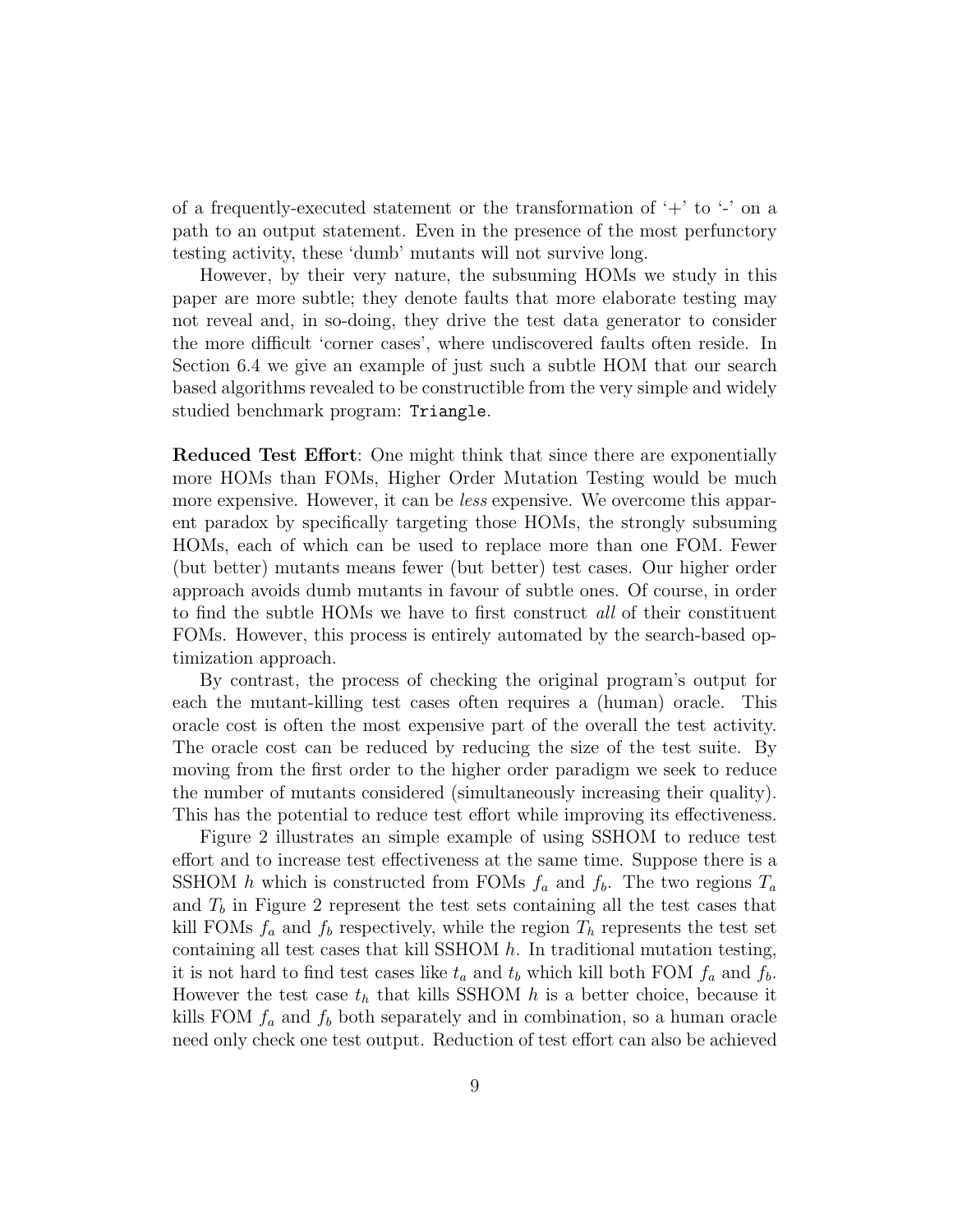by some 'smart' techniques with slightly more effort. For example, clustering test cases to identify the intersection of  $T_a$  and  $T_b$ . Although any test case selected from this intersection can achieve the same test effort as the test cases that kill the SSHOM h, such a test case like  $t_{ab}$  might not able to find the subtle fault represented by SSHOM  $h$ , thereby losing test effectiveness.



Figure 2: Test Effort Reduction Example

Reduced Number of Equivalent mutants: A mutant is said to be an 'equivalent mutant' if there does not exist a test input that kills it. Unfortunately, it is undecidable, in general, whether a mutant is equivalent. The equivalent mutant problem has been a bugbear for Mutation Testing for several decades. Although, several authors have proposed ways to partially detect equivalent mutants [8, 9, 10, 11], the core difficulty is the undecidability of the underlying problem.

One, hitherto largely overlooked, aspect of Offutt's empirical study of second order Mutation Testing [14], was the comparatively low density of equivalent mutants found in the second order paradigm, compared to that found in the first order paradigm. Offutt reported that approximately 1% of the second order mutants were found (by human examination) to be equivalent, whereas approximately 10% of the corresponding first order mutants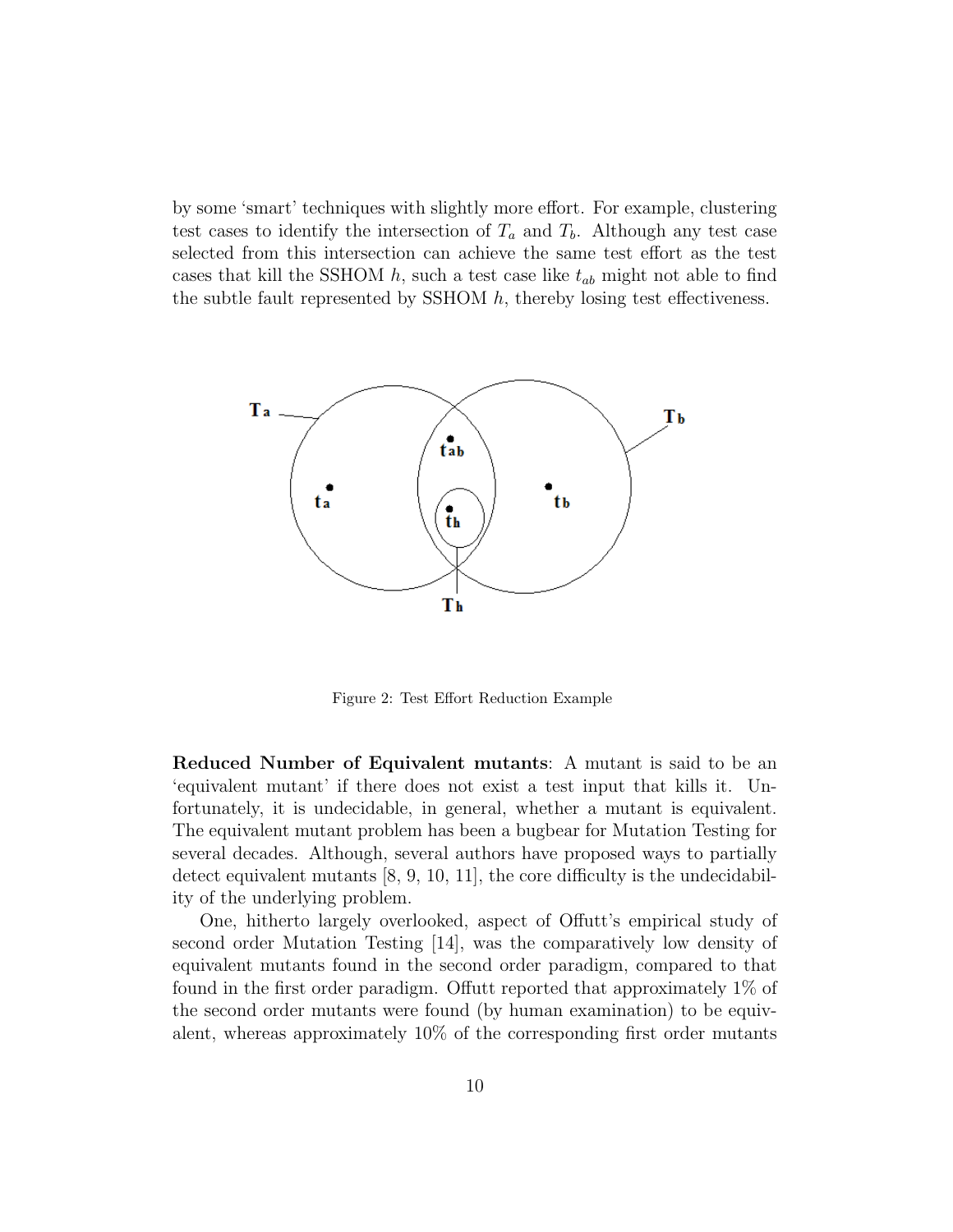were found to be equivalent. Furthermore, the search-based approach we advocate specifically searches the HOM space for non-equivalent HOMs, thereby further reducing the impact of this problem.

# 4. Algorithms

Due to the large number of HOMs, the cost in finding valuable HOMs could turn out to be extremely expensive. Therefore, using a normal undirected search is not efficient enough to find subsuming HOMs. In order to find the subsuming HOMs more effectively, our approach uses three metaheuristic algorithms (GR, GA, HC). This section will introduce the representation and fitness function first, and then explain the three meta-heuristic algorithms in detail.

## 4.1. Representation

To identify a HOM uniquely, two types of value need to be specified: the position at which to mutate and the mutation operator to be applied. In our approach, HOMs are represented as a vector of integers. Each element of the vector denotes an application of a mutation operator, while indices indicate the position at which to apply the mutation operator.

#### 4.2. Fitness Function

In order to measure the fitness of the HOM, a value is needed that measures the ease with which a FOM or HOM can be killed. Let  $T$  be a set of test cases,  $\{M_1,...,M_n\}$  be a set of mutants, and the  $kill(\{M_1,...,M_n\})$  function returns the set of test cases which kill mutants  $M_1, ..., M_n$ . We shall define fragility for a set of mutants so that a single definition caters for individual mutants (which may be either first order or higher order), but also for sets of individual mutants. That is the fragility of a mutant shall be defined as follows:

Definition 7 (fragility).

$$
fragility(\lbrace M_1, ..., M_n \rbrace) = \frac{\mid \bigcup_{i=1}^{n} \quad kill(M_i) \mid}{|T|}
$$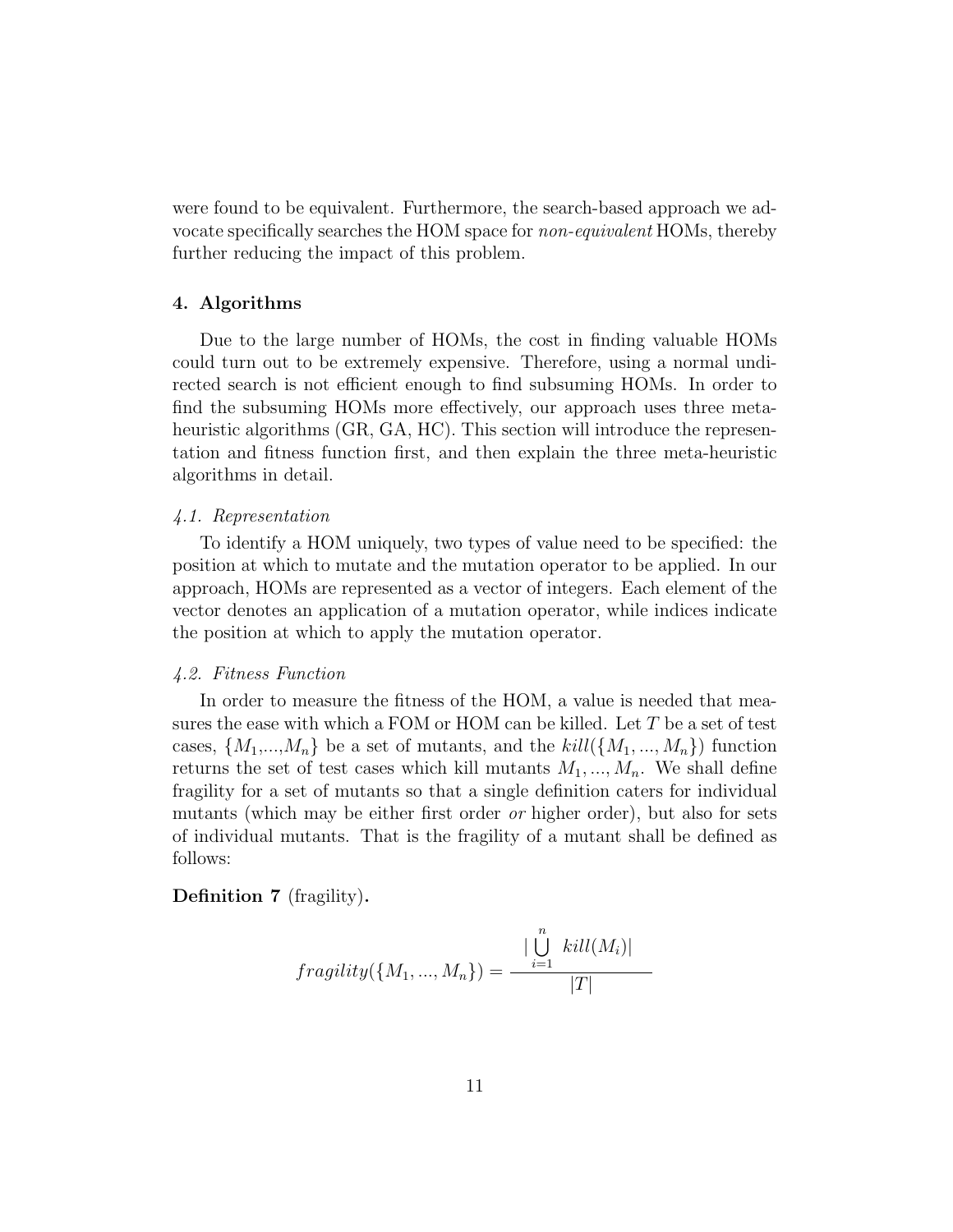The value of fragility lies between 0 and 1. When it equals 0 this means that there is no test case that can kill this mutant, which indicates that this mutant is potentially an equivalent mutant. As the value of fragility increases from 0 to 1, the mutant is assessed to be weaker, until the value equals 1, which means that the mutant is so weak that it can be killed by any of the test cases. In the following, we use  $M_{1...n}$  to denote a HOM consisting of the FOMs  $F_1$  to  $F_n$ . The fitness function for a HOM is defined as follows.

Definition 8 (Fitness Function).

$$
fitness(M_{1...n}) = \frac{fragility(\{M_{1...n}\})}{fragility(\{F_1,...,F_n\})}
$$

That is the fitness of a HOM is defined to be the ratio of the fragility of its HOM to the fragility of the constituent FOMs. From the definition, if the fitness is greater than 1, it means the HOM is weaker than the constituent FOMs (i.e. it is useless). As the fitness decreases from 1 to 0, the HOM becomes gradually stronger than its constituent FOMs. However, when the fitness value reaches 0, it is considered as a potential equivalent HOM, and so all such zero-valued HOMs are discarded. All of the following algorithms use this fitness function to evaluate the fitness of HOMs.

# 4.3. Greedy Algorithm

A greedy algorithm is an algorithm that makes local optimized choices at each stage with the hope of achieving a near global optimum [15]. The general procedure of the greedy algorithm starts from solving the first subproblem by selecting the solution with maximum current fitness. It then repeats the action to solve the rest of the problem. Therefore, it can only be used to solve a problem that can be divided into sub-problems, and can only provide a single solution. In order to apply the greedy approach to finding more than one subsuming HOM, several optimized changes have been made. An initial FOM is chosen at random as a starting point. Subsequently, the normal greedy algorithm process is performed to incrementally augment with additional the correct solution FOMs. An archive operation is used to store the subsuming HOMs found. The overall algorithm is iterated with repeated randomized initial position, much like a random-restart hill climbing algorithm. The pseudo-code is shown in Algorithm 1.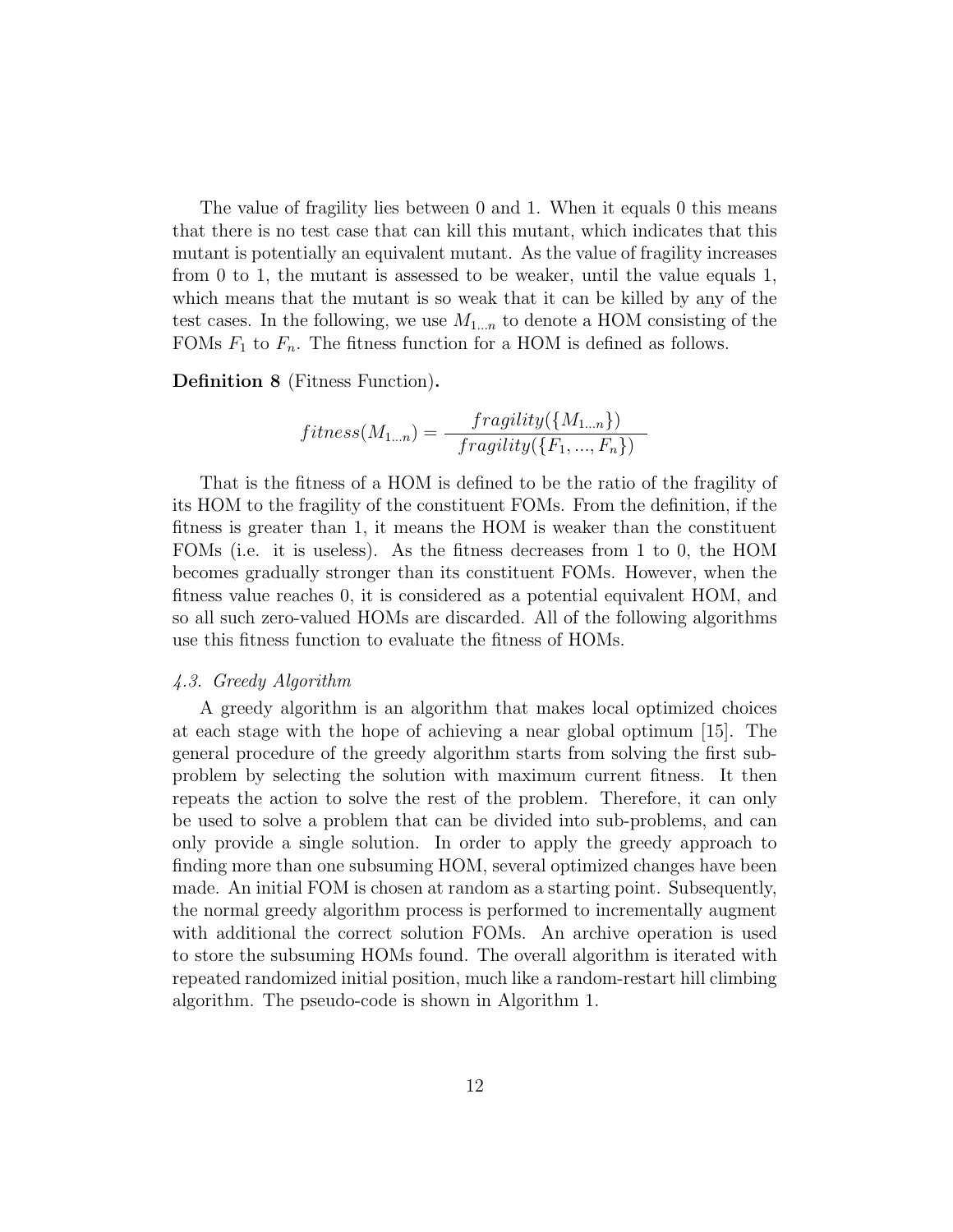```
Input : Running Time Limit: limit
  Output: Mutation vector homlist
1 set counter = 02 while counter < limit do
3 set hom = generateRandFOM()
4 foreach FOM m of Program do
5 temp_hom = \text{combine}(\text{hom}, \text{m})6 if fitness(temp_hom) > fitness(hom) then
7 hom = temp<sub>-</sub>hom
8 end
9 archvie(temp hom)
10 end
11 end
```


|    | <b>Input</b> : Running Time Limit: limit         |
|----|--------------------------------------------------|
|    | <b>Output:</b> Mutation vector homlist           |
|    | 1 set counter $= 0$                              |
|    | 2 foreach $\textit{Mutation}$ m in population do |
| 3  | set $m =$ generateRandHOM() fitness( $m$ )       |
|    | 4 end                                            |
|    | $5$ while counter $<$ limit do                   |
| 6  | createMtPool(population)                         |
| 7  | archvie(population)                              |
| 8  | crossover(population)                            |
| 9  | mutate(population)                               |
| 10 | fitness(population)                              |
| 11 | counter $++$                                     |
|    | 12 end                                           |

Algorithm 2: Optimized Genetic Algorithm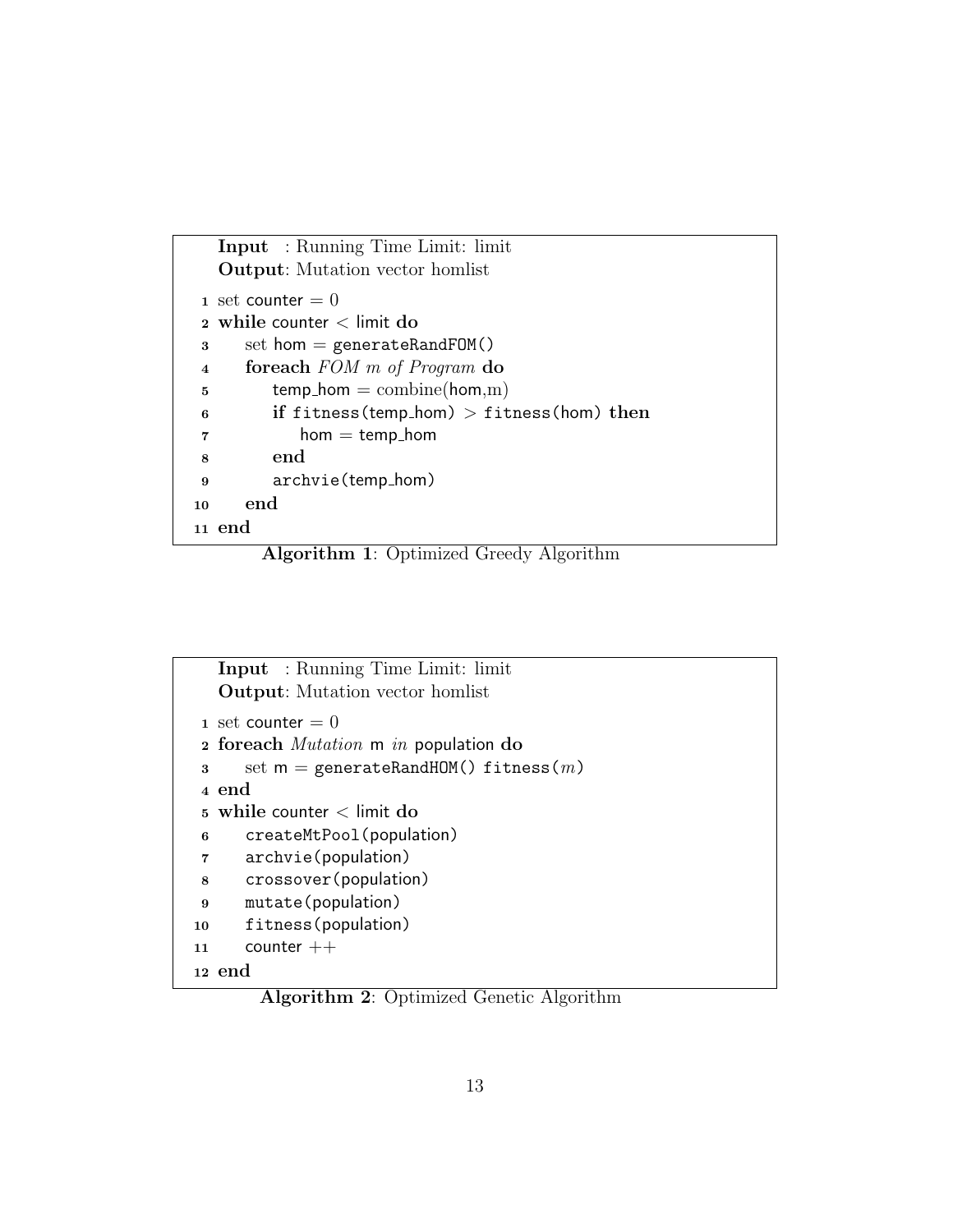```
Input : Running Time Limit: limit
  Output: Mutation vector homlist
1 set counter = 02 set hom = generateRandFOM()
3 while counter < limit do
4 temp_hom = getNeighbor(hom)
5 if fitness(temp_hom) < fitness(hom) then
6 \qquad \qquad \text{hom} = \text{temp\_hom}7 archvie(hom)
8 end
9 hom = generateRandFOM()
10 counter ++11 end
```
Algorithm 3: Optimized Hill Climbing Algorithm

# 4.4. Genetic Algorithm

A genetic algorithm is an algorithm that simulates the process of natural genetic selection according to the Darwinian theory of biological evolution [16]. In a genetic algorithm, every possible solution within the solution domain will be represented as a chromosome, and crossover and mutation operation will be performed on chromosomes to produce new solutions repeatedly, until one member of the population denotes a suitably 'good' solution. In the proposed genetic algorithm, each gene of a chromosome represents the position and possible types of mutation operator (see Section 4.1), and in additional to crossover and mutation operators, an archive operator is used to store the subsuming HOMs found. The pseudo-code is shown in Algorithm 2.

# 4.5. Hill Climbing Algorithm

A hill climbing algorithm is a local search algorithm in which the next solution considered will depend on both the fitness value and distance to the current solution. The process starts from random initial solution. By comparing the current solution and its neighbour solution's fitness, the greater one becomes the new current solution, until fitness cannot be further improved. Our optimized algorithm is based on a random-restart hill climbing algorithm, which chooses a random starting solution for each run. The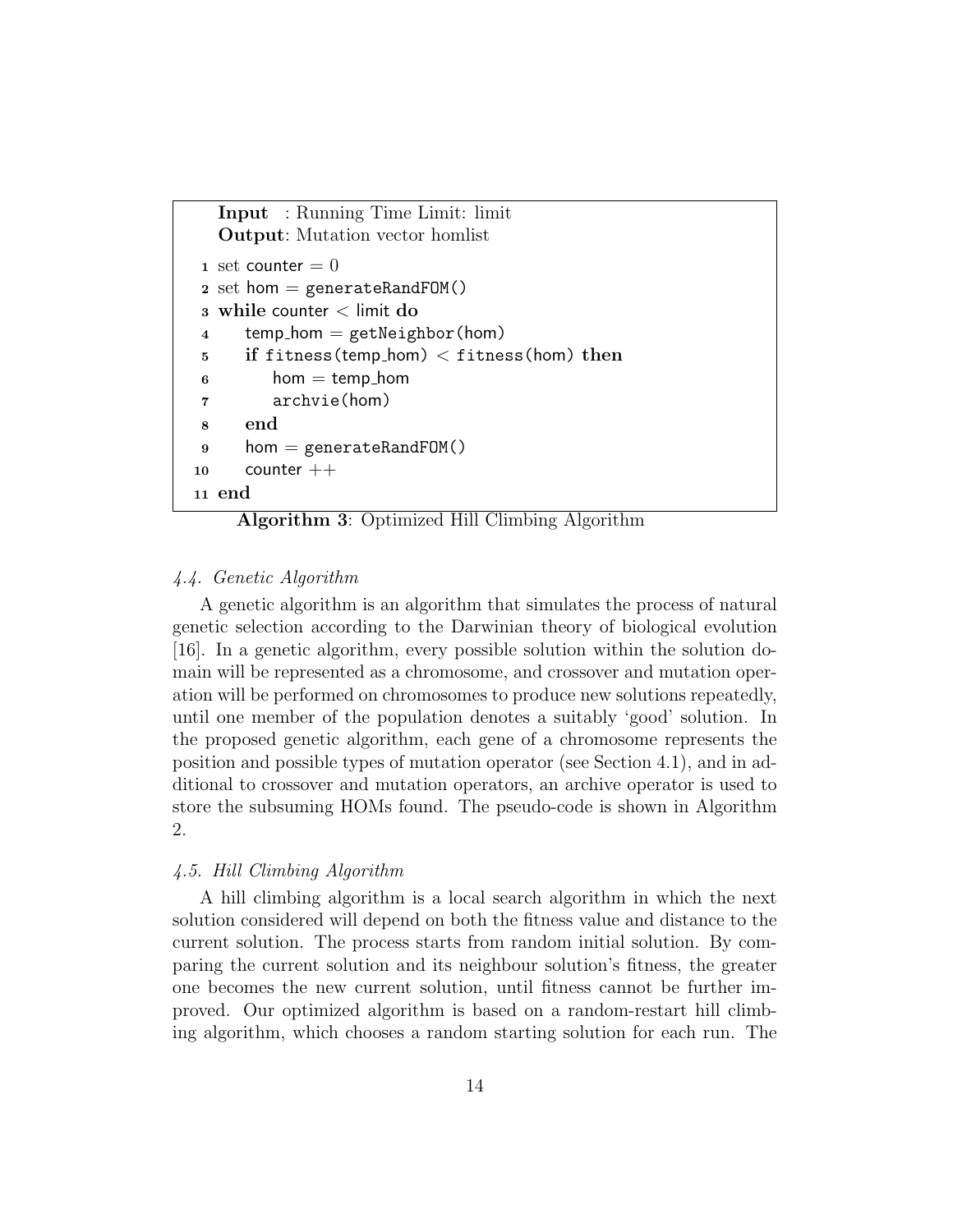pseudo-code is shown in Algorithm 3.

# 5. Experiment Set Up

This section describes the set of experiments which are designed to explore properties of subsuming HOMs. Section 5.1 discusses the research questions that the study will address. Section 5.2 describes the subject programs used in this study. Sections 5.3 and 5.4 briefly overview the selected mutation operators and the mutation tool used to implement these experiments. Section 5.5 explains the experimental procedure.

# 5.1. Research Questions

This section sets out the research questions addressed in the empirical study and for which the next section provides answers.

RQ1: How numerous are subsuming HOMs?

The main goal of this paper is to introduce and study subsuming HOMs. Therefore, the natural first research question is how prevalent are subsuming HOMs?

RQ2: What proportion of subsuming HOMs have entirely decoupled constituent FOMs?

Since we seek ways in which first order mutants combine to make valuable higher order mutants that partially mask each other, we are also interested to know what proportion of higher order mutants contain first order mutants whose killing sets do not overlap. Where there is no intersection between the killing sets of the first order mutants, these first order mutants cannot combine in ways that partially mask one another. In RQ2 we explore this issue, by repeated sampling of HOMs to determine the relative proportion (for each program studied) of the HOMs that consists of entirely decoupled FOMs. This allows us to approximate the overall proportion of 'decoupled HOMs' and the degree to which this proportion varies per program studied.

RQ3: What proportion of subsuming HOMs are strongly subsuming? As introduced in Section 2, strongly subsuming HOMs are the most valuable HOMs that can be applied in higher order mutation testing directly. RQ3 studies the proportion of the strongly subsuming HOMs found in all subsuming HOMs.

RQ4: What do strongly subsuming HOMs look like?

In order to understand HOMs better, we examined several of those found by our algorithms to find the simplest example of a strongly subsuming HOM.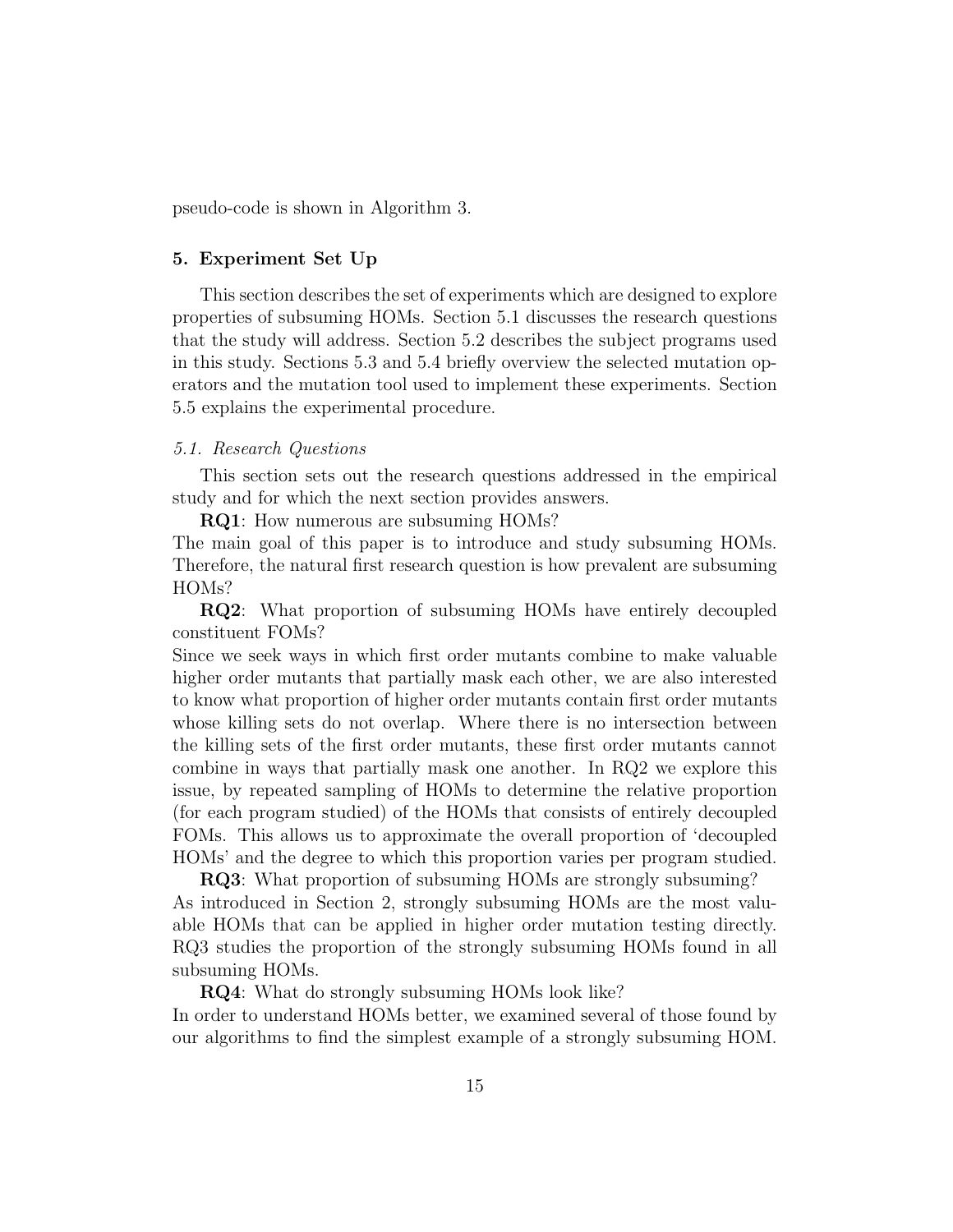This illustrates the way in which faults may partially mask one another so that the set of test cases that kill all FOMs is a subset of the intersection of the test sets that kill the FOMs. To our surprise, our algorithms even managed to find such an example in the familiar Triangle program. Our initial intuition had been that such a program would have been too small and simple to allow for the construction of a strongly subsuming HOM.

RQ5: Which algorithms perform best at finding subsuming HOMs? The paper introduces three algorithms for finding subsuming HOMs. RQ5 asks how these algorithms perform relative to one another.

#### 5.2. Subject Programs

The experiments use ten benchmark C programs with branch adequate test sets from the Software-artifact Infrastructure Repository (SIR) [17], as described in the first two columns of Table 2. The Triangle program is a small program that is used to determine the type of triangle from the length of its sides. This version is the one used by Michael and McGraw in their test data generation study [18].

The seven programs Replace, TCAS, Schedule2, Schedule, Totinfo, Printtokens and Printtokens2 are collectively known as the 'Siemens Suite', which is widely used as a benchmark for software testing techniques. TCAS is a program used to avoid an aircraft collision. Schedule2 and Schedule are programs that prioritize schedulers. Totinfo is a program that computes statistics from input data. Printtokens and Printtokens2 are lexical analyzers. Replace performs pattern matching and substitution.

Besides the Triangle program and the Siemens suite, there are two other 'real world' programs: Gzip and Space. Gzip is a widely used compression program and Space is an interpreter for an array definition language.

There are two reasons for choosing these programs. The first reason is that previous studies of HOMs are limited to programs on a small scale. By contrast, this study is able to consider programs from 50 to 6,000 lines of code. The second reason is that, in order to measure the fitness of HOMs precisely, the HOMs have to be executed against a set of reasonably high quality test cases. The SIR provides branch adequate test sets, thereby achieving this aim. So far as we are aware this is the largest study of Mutation Testing (first order or higher order) to date.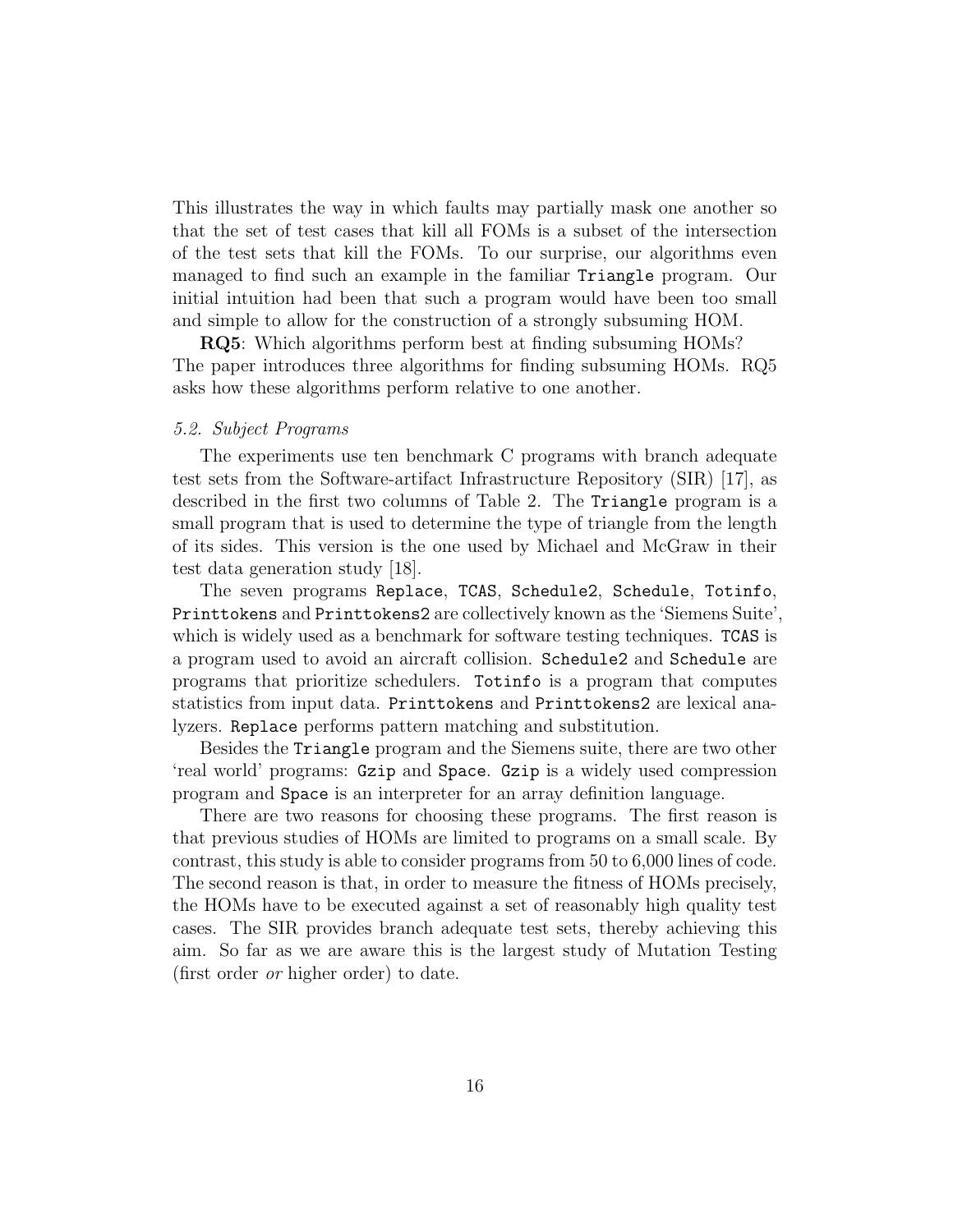|              | $\cdot$     | No. of     | No. of      | No. of possible | No. of Dumb |
|--------------|-------------|------------|-------------|-----------------|-------------|
| Programs     | Scale       | Test Cases | <b>FOMs</b> | Equivalent FOMs | <b>FOMs</b> |
| Triangle     | $50$ LoC    | 60         | 601         | 62              | 35          |
| <b>TCAS</b>  | $150$ LoC   | 1,608      | 744         | 239             | 60          |
| Schedule2    | $350$ LoC   | 2,710      | 1,603       | 238             | 970         |
| Schedule     | $400$ LoC   | 2,650      | 1,213       | 155             | 810         |
| Totinfo      | $500$ LoC   | 1,052      | 2,316       | 245             | 1,100       |
| Replace      | $550$ LoC   | 5,542      | 4,195       | 486             | 3,133       |
| Printtokens2 | $600$ LoC   | 4,054      | 1,714       | 345             | 569         |
| Printtokens  | $750$ LoC   | 4,071      | 1,237       | 557             | 210         |
| Gzip         | $5,500$ LoC | 228        | 12,027      | 1,124           | 5,770       |
| Space        | $6,000$ LoC | 13,498     | 68,843      | 26,401          | 5,378       |

Table 2: Selected Subject Programs: Scale shows the size of the programs, No. of FOMs is a count of all FOMs generated for each program. The 'possible equivalent' FOMs are those not killed by any test cases, while the 'dumb FOMs' are those killed by all test cases.

## 5.3. Mutation Operators

As explained in section 2. The total number of HOMs are correlated to number of FOMs. Therefore, in order to reduce the runtime cost, selective mutation technique are used. The study of Agrawal et al. describe the mutation operator for C language into 77 set. However, not all of the mutation operators increase the effectiveness of Mutation Testing. Offutt [19, 20] shows that 5 of 22 FORTRAN mutation operators used by Mothra are sufficient to carry out Mutation Testing effectively. In our experiment, only the subset of the C mutation operators (23 of 77) which falls into Offutt's 5 categories will be used.

#### 5.4. Experiment Tool: MiLu

In spite of several existing Mutation Testing tools, there is none designed for studying HOMs. Therefore, a new Mutation Testing infrastructure called MiLu has been developed [21]. MiLu is specially designed for the study the HOMs in C programs, and supports general purpose of Mutation Testing as well higher order study. The objective of MiLu is to allow users to focus, on either algorithms for generating FOMs and HOMs, or on analysing the experimental results. MiLu currently supports 70 of the 77 mutation operators for the C language, and provides a source code analysis and program testing environment to support full Mutation Testing with either FOMs, HOMs or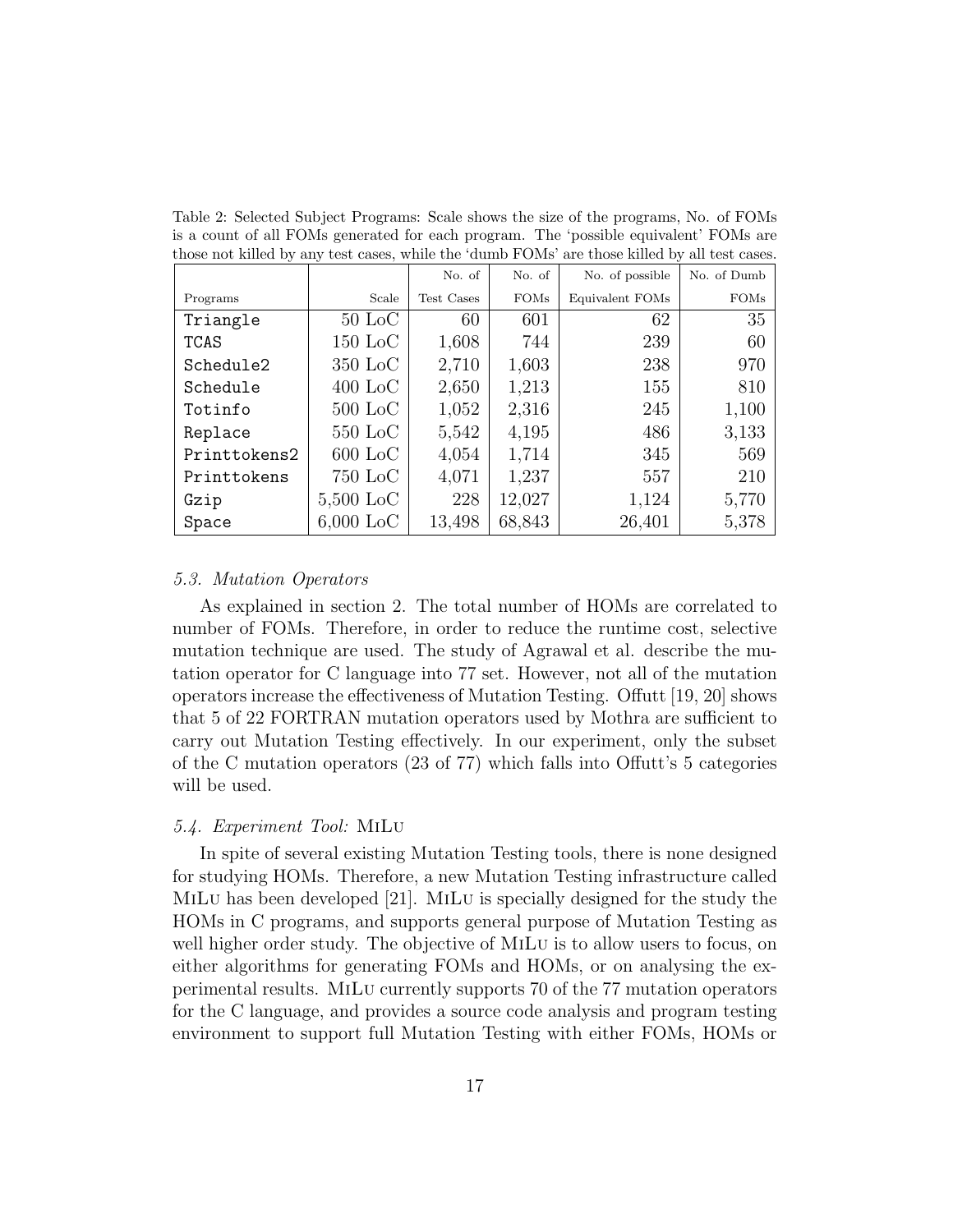both. All of the experiments are performed within the MiLu mutation infrastructure. MiLu supports the full C language. A full description of the tool is beyond the scope of the present paper. We plan to make the tool publicly available and to publish implementation details.

5.5. Experimental Procedure

| <b>1 for</b> each subject program <b>do</b> |                                                                |  |  |  |
|---------------------------------------------|----------------------------------------------------------------|--|--|--|
| $\bf{2}$                                    | generate all possible FOMs                                     |  |  |  |
| 3                                           | filter out the FOMs that are killed by all test cases          |  |  |  |
| $\overline{\mathbf{4}}$                     | filter out the FOMs that are killed by non test cases          |  |  |  |
| 5                                           | store rest FOMs as the set: 'non trivial FOMs'                 |  |  |  |
| 6                                           | apply search based optimization to generate subsuming HOMs     |  |  |  |
|                                             | from non trivial FOMs                                          |  |  |  |
| 7                                           | for 100 trails, from all non-trivial FOMs, allow the algorithm |  |  |  |
|                                             | to consider 10,000 HOMs from which its optimization procedure  |  |  |  |
|                                             | finds as many subsuming HOMs as possible, guided by the        |  |  |  |
|                                             | <i>fitness function</i> do                                     |  |  |  |
| 8                                           | count the percentage of Subsuming HOMs within the              |  |  |  |
|                                             | HOMs (SHOMs)                                                   |  |  |  |
| 9                                           | count the percentage of Strongly Subsuming HOMs                |  |  |  |
|                                             | (SSHOMs) within the subsuming HOMs                             |  |  |  |
| 10                                          | count the percentage of Non-Intersection HOMs (NIHOMs)         |  |  |  |
|                                             | within the subsuming HOMs                                      |  |  |  |
| 11                                          | end                                                            |  |  |  |
| 12 end                                      |                                                                |  |  |  |
|                                             | $\blacksquare$<br>2.1.<br>$\sim$ 1.1<br>$\mathbf{I}$<br>A 1    |  |  |  |

Algorithm 4: Experimental procedure

Algorithm 4 sets out the steps involved in the experimental procedure. Trivial mutants are first filtered out from the set of all FOMs to remove from consideration those killed by all test cases and those killed by none. The remaining 'non trivial mutants' are used to generate subsuming higher order mutants. The set of all possible subsuming higher order mutants is infeasibly large, but we use search–based optimization to locate them so this size is not a problem. Rather, it provides a rich set from which to seek useful HOMs.

However, in order to answer questions about relative proportions, a kind of sampling approach is required to approximate the answers. Each 'sam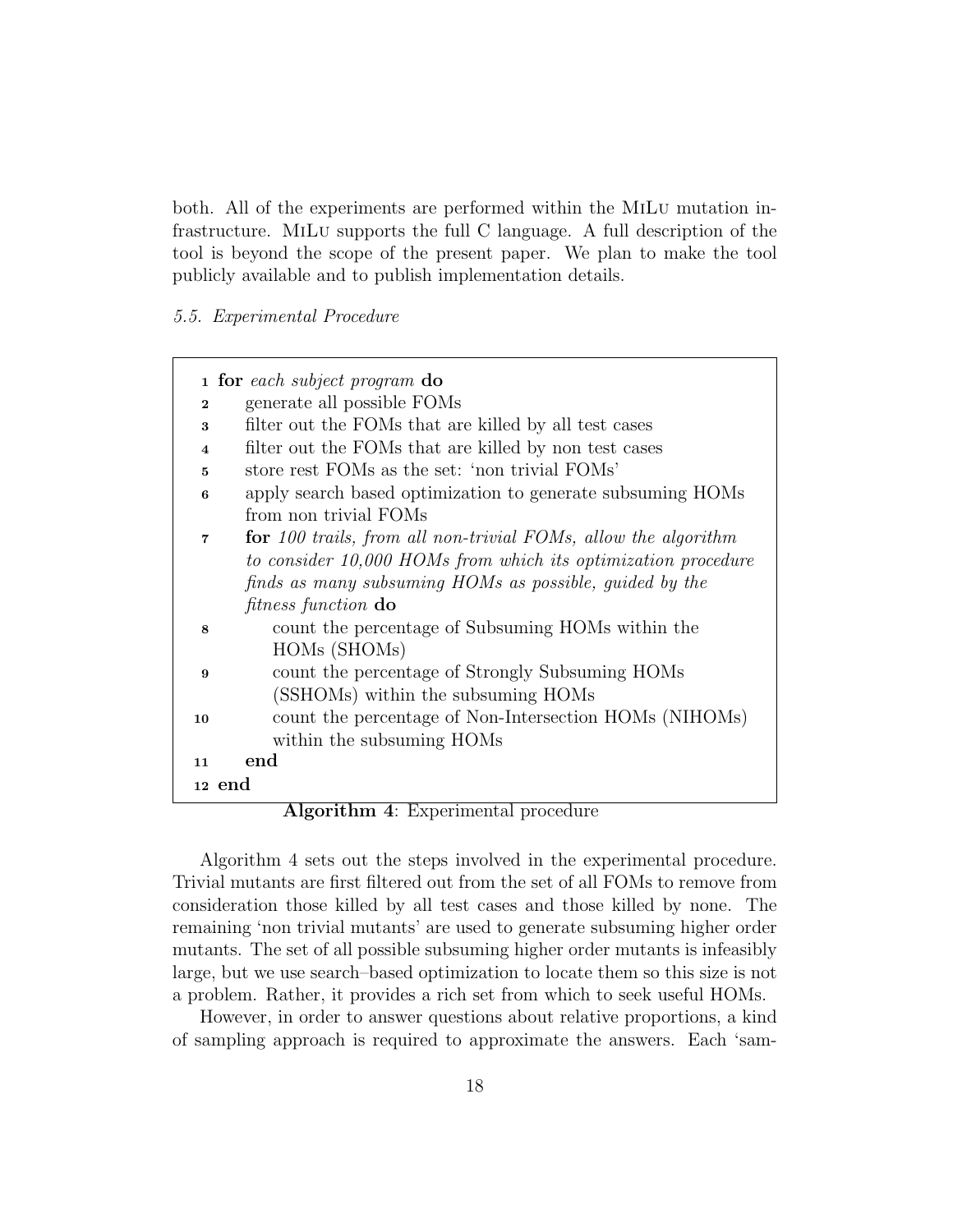ple' is a set of subsuming HOMs, constructed by one of the search based optimization algorithms from an allowed 'budget of consideration' of 10,000 HOMs. The particular algorithm used is a parameter to the procedure.

In answering RQ5, we report results for the performance of four algorithms: A Greedy Algorithm, a Hill Climber, a Genetic Algorithm and (for base line comparison) a random search. However, to answer the questions about proportions of HOMs that have the properties captured by RQ1–RQ3, we use only the genetic algorithm, since this was found to locate the most subsuming HOMs. From each set of 10,000 HOMs we compute the proportion of HOMs constructed by the genetic algorithm that were subsuming. From the set of subsuming HOMs we compute both the proportion that were strongly subsuming and the proportion that is entirely decoupled. These proportions are reported as percentages. In order to factor out possible effects from sampling, thereby arriving at a more accurate approximation to the true proportion, we repeat the entire process for 100 trials per program and report average per program over the 100 trials.

## 6. Results and Analysis

In this section we present the answer to each research question in turn, indicating how the results answer each.

# 6.1. Answer to RQ1

RQ1 is designed to investigate the quantity of the subsuming HOMs. To begin the analysis, the second and third columns of Table 3 present the overall results for sum of percentage subsuming HOMs found in each subject programs by our GA algorithm with 10,000 fitness evaluations, repeated for 100 trials (giving 1,000,000 fitness evaluations in total per program). From the smallest Triangle program (50LoC) to the largest Space program (6,000Loc), there exist subsuming HOMs.

# 6.2. Answer to RQ2

1.2 RQ2 is designed to investigate the proportion of entirely decoupled subsuming HOMs. Figure 3 shows the percentage of HOMs that are constructed of non intersecting FOMs on the vertical axis against the order of the HOM concerned on the horizontal axis. For instance, a point at  $(x, y)$ means that  $y\%$  of all HOMs of order x are non–intersecting. That is, their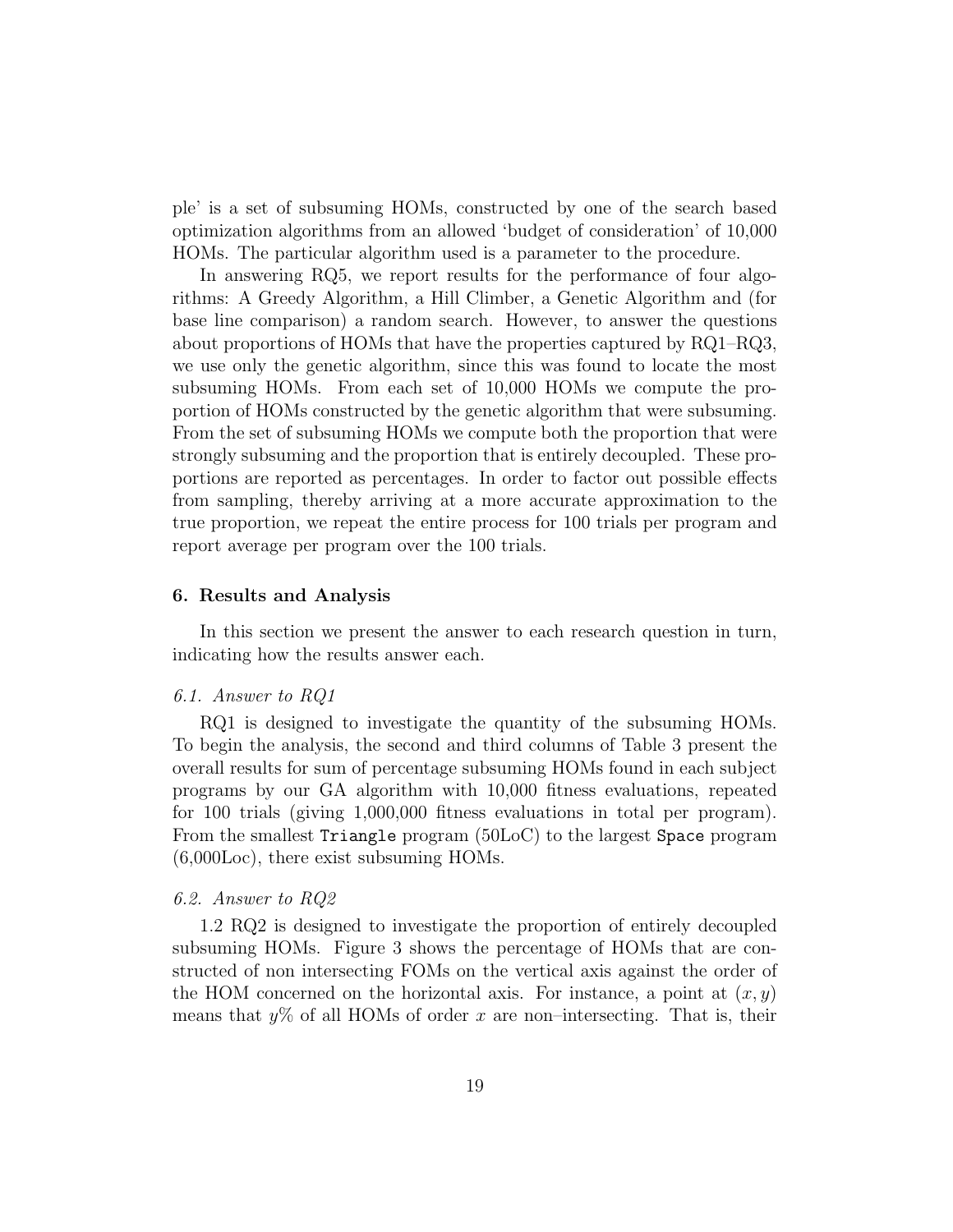Table 3: This table shows the proportion of HOMs which are Subsuming HOMs (SHOMs) and the proportion of these SHOMs that are Strongly Subsuming HOMs (SSHOMs) and Non–Intersecting HOMs (NIHOMs).

| Program      | Non trivial FOMs | % of SHOMs | % of SSHOMs | % of NIHOMs |
|--------------|------------------|------------|-------------|-------------|
| Triangle     | 504              | 81.6%      | $0.24\%$    | 80.4%       |
| <b>TCAS</b>  | 445              | 89.5%      | 0.11%       | 97.2%       |
| Schedule2    | 395              | 57.5%      | 0.27%       | 77.2%       |
| Schedule     | 248              | 75.1\%     | $0.39\%$    | 64.1%       |
| Totinfo      | 971              | 58.2%      | $0.24\%$    | 49.3%       |
| Replace      | 576              | 67.5%      | 0.31%       | 62.2%       |
| Printtokens2 | 800              | 47.0%      | $0.10\%$    | 31.2%       |
| Printtokens  | 470              | 52.2%      | 0.01%       | 50.9%       |
| Gzip         | 5,133            | 71.4%      | $0.08\%$    | 43.3%       |
| Space        | 39,064           | 77.5%      | 0.21%       | 32.4%       |

FOMs are entirely decoupled; there is no pairwise intersection between any of the sets of test cases that kill each of the constituent FOMs.

As the figure shows, there is a tendency for decoupling to increase as the order of the HOM increases (for all programs studied). However, the figure reveals that this property is very different for different programs. For instance, for the program totinfo, only about 5% of 9th order HOMs are composed of entirely decoupled FOMs, whereas about 90% of the 9th order HOMs for triangle and TCAS consist of entirely decoupled FOMs.

The rightmost column of Table 3 shows the proportion of all HOMs constructed that were found to be composed of entirely decoupled FOMs. Notice that the number of NIHOMs appears to decrease as the number of FOMs increases. We performed a Spearman Rank Correlation statistical test to investigate this observation more rigorously. The test showed a strong rank correlation between the proportion of subsuming HOMs that are NIHOMs and the number of FOMs and also between the proportion of subsuming HOMs that are NIHOMs and the number of non-trivial FOMs.

#### 6.3. Answer to RQ3

RQ3 is designed to investigate the proportion of strongly subsuming HOMs. Of all subsuming HOMs found in our experiments, between approximately 0.01% to 0.4% of these were found to be of the highly valuable,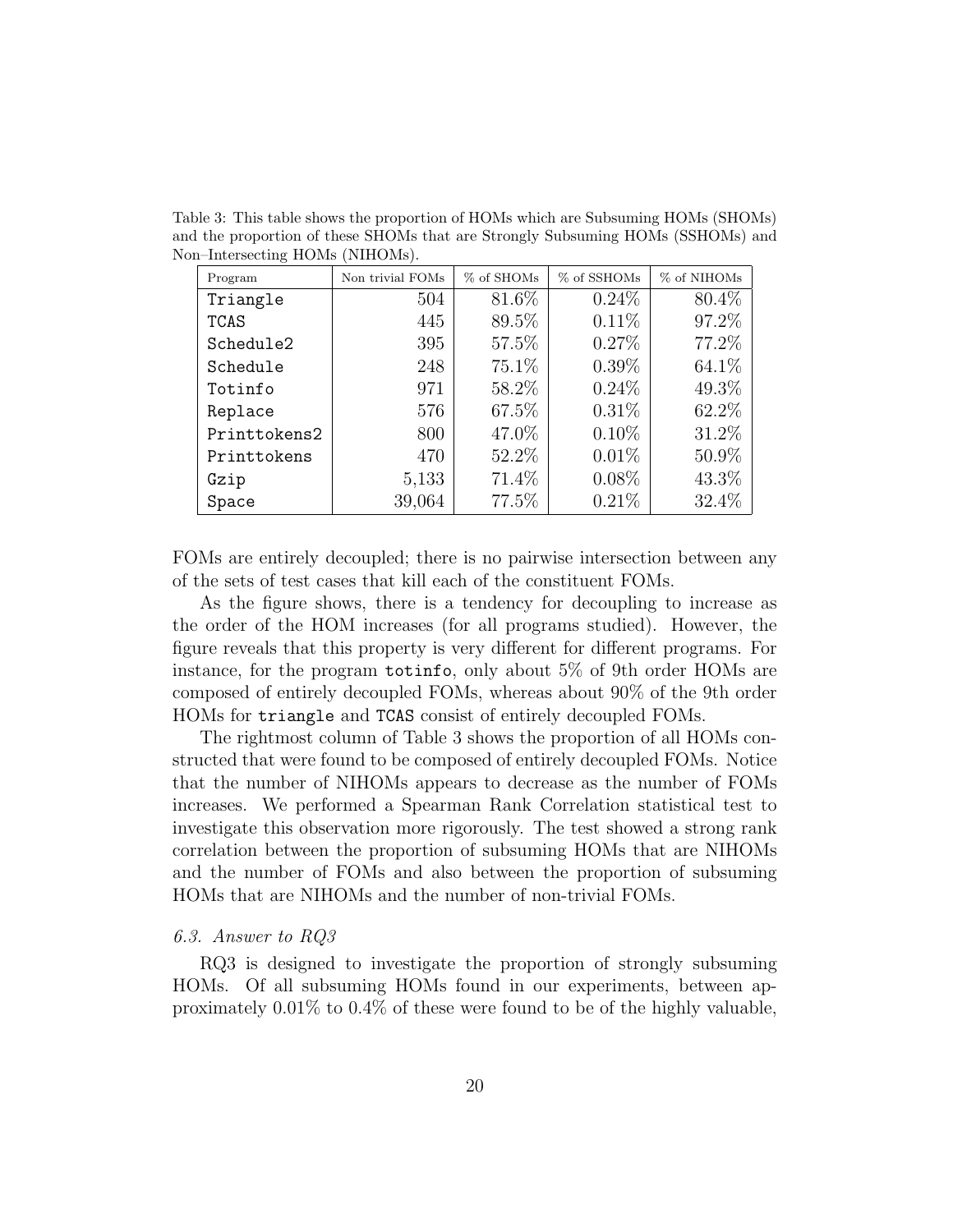

Figure 3: Overall Type Distribution

strongly subsuming type<sup>1</sup>. This may be a very small proportion, but there are a very large number of subsuming HOMs because the proportion of all HOMs that are subsuming HOMs is very large and so the numbers of strongly subsuming HOMs is high.

# 6.4. Answer to RQ4

RQ4 focused on the study of strongly subsuming HOMs. To answer RQ4 we present a case study of a strongly subsuming HOM that our genetic algorithm found in the Triangle program. The Triangle is a small C program (50 LoC) that has been studied for at least 30 years [1]. The program takes the length of sides of a triangle, and outputs whether the triangle is a valid and whether it is equilateral, isosceles or scalene. Program 4 shows the source of the Triangle program. There are two main factors to decide the type of the triangle. The first is the side length constraint; the sum of any two sides has to be greater than the third. The second is captured by the variable trian, whose value is used to specify the type of the triangle. For instance, if

<sup>&</sup>lt;sup>1</sup>In the conference version of this paper, we allowed only a short computation time before a mutant was deemed to be killed due to non–termination. However, in the journal version, we re-implemented the system to allow for testing of mutants in parallel. This increased the available computing power and allowed us to let mutants run on far longer before we deemed them to have failed to terminate. As a result we found far fewer FOMs were killed and this increased the precision of the results that we are able to report here in the extended version of the paper for I&ST.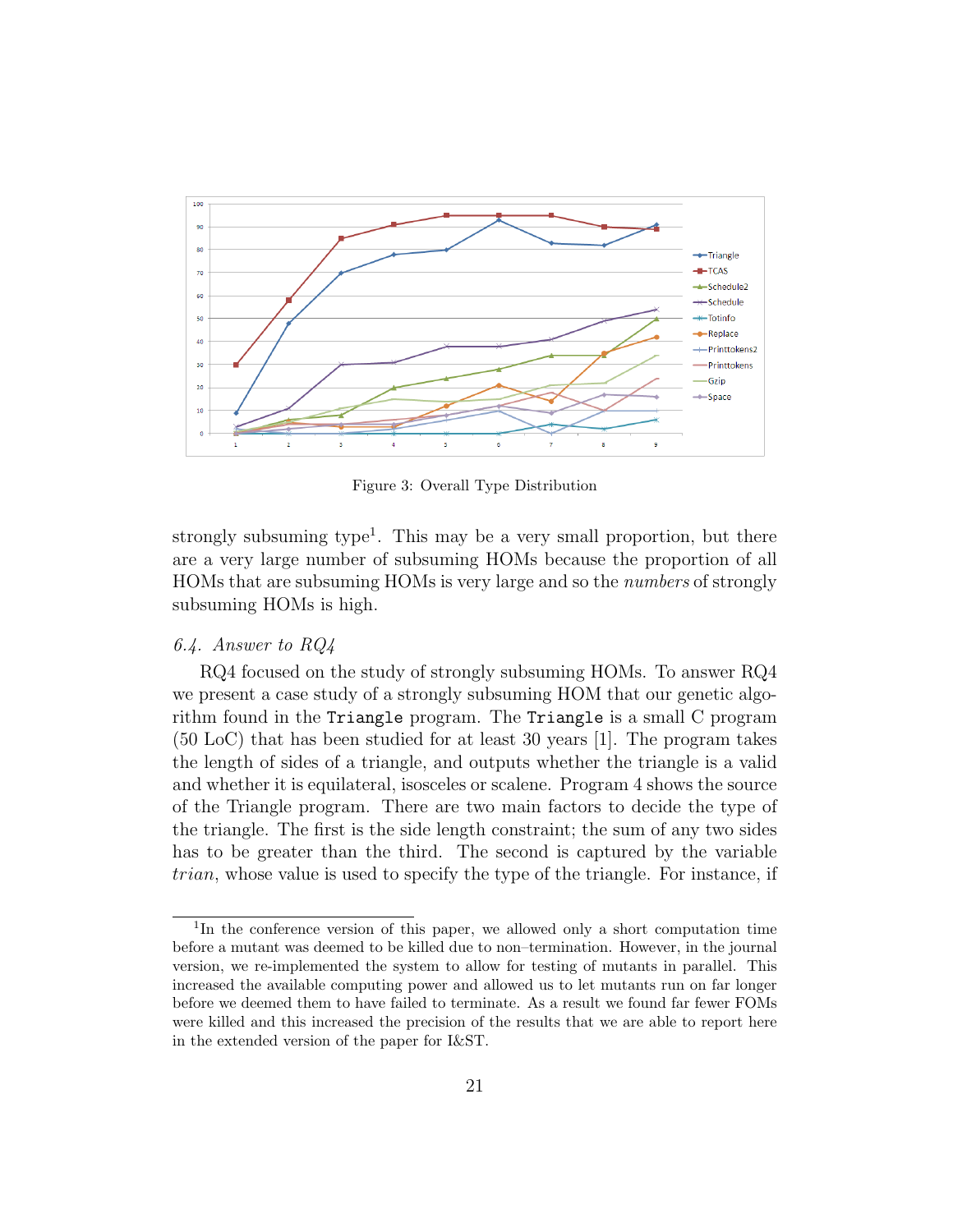a triangle's trian value equals 0, and the side lengths satisfy the side length constraint, it is a 'valid scalene' triangle.

Program 5 presents the source code of Triangle program, two FOMs and the subsuming HOM constructed from them, which was found by our optimized genetic algorithm. The way in which the HOM strongly subsumes the two FOMs is subtle and involves an interplay between the validity and type-of-triangle tests in the original program. We believe that it is just this sort of subtle interaction that leads to faults that may go unnoticed in less rigorous testing.

Table 4 summaries the reasons why this is an instance of strong subsumption. From the table, only three types of test cases can kill  $FOM_i$ while two types of test cases can kill  $FOM<sub>-1</sub>$ . However, careful consideration reveals that  $HOM_{ij}$  can only be killed by test cases of the form  $(a = b \&\& a + b > c)$ . Test cases of this form also kill  $FOM_i$  and  $FOM_{-1}$ . There is no other test case that can kill  $HOM_{-1}$ . Therefore, we can use strongly subsuming  $HOM_{i}j$  to replace both  $FOM_{i}i$  and  $FOM_{i}j$ in Mutation Testing.

# 6.5. Answer to RQ5

RQ5 is designed to investigate the effectiveness of proposed algorithms. The chart in Figure 4 presents the result of comparison of the four algorithms, which answers RQ5. We use an oracle of all subsuming HOMs found, to provide a reference against which each algorithm is assessed. The oracle contains the union of resulting subsuming HOMs from each algorithm. The greater the percentage of this oracle an algorithm can find, the better is the algorithm is deemed to perform. In Figure 4, the x-axis shows the four algorithms, and the y-axis shows the percentage of oracle HOMs found. The genetic algorithm bar is the highest. We believe that the GA algorithm performs best, because the subsuming HOMs are easier to generate from existing subsuming HOMs. In the genetic algorithm, this observation favours crossover, which is one of the genetic algorithm's distinguishing features.

Although the genetic algorithm found more of the subsuming HOMs, the hill climbing algorithm and the greedy algorithm also have their advantages. The hill climbing algorithm always finds the highest fitness HOMs, because its subroutine repeatedly improves the fitness of HOMs, while the greedy algorithm finds the highest order HOMs, because it starts from a random FOM, and tries to achieve as high an order as possible. Therefore, the results reveal that genetic algorithm is the best performing algorithm and the greedy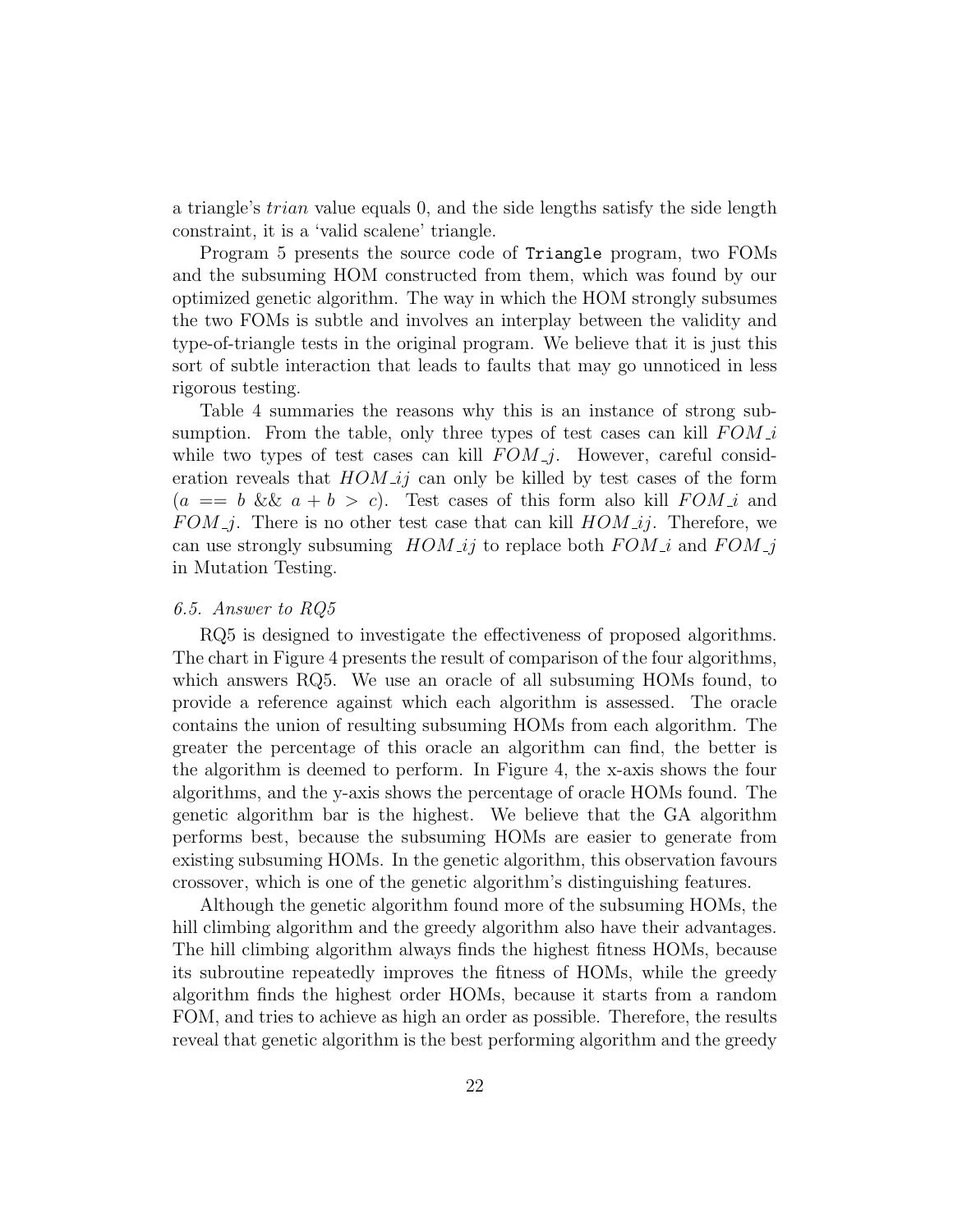```
Program: Triangle
   Input : Three sides a, b, c
   Output : Types of Triangle
 1 int trian
 2 if (a \leq 0 \mid b \leq 0 \mid c \leq 0) then
 3 return INVALID
 4 trian = 05 if (a == b) then trian = trian + 1
 6 if (a == c) then trian = trian + 2
 7 if (b == c) then trian = trian + 3
 8 if (trian == 0) then
 9 if (a + b < c || a + c < b || b + c < a) then
10 return INVALID
11 else return SCALENE
12 if (trian > 3) then return EQUILATERAL
13 if (trian == 1 && a + b > c) then
14 return ISOSCELES
15 else if (trian == 2 \&\& a + c > b) then
16 return ISOSCELES
17 else if (trian == 3 && b + c > a) then
18 return ISOSCELES
19 return INVALID
   Mutant : FOM.i -
13 if (trian > 1 && a + b > c) then
14 return ISOSCELES
15 else if (trian == 2 \&\& a + c > b) then
16 return ISOSCELES
17 else if (trian == 3 && b + c > a) then
18 return ISOSCELES
19 return INVALID
   Mutant : FOM<sub>-j</sub> -13 if (trian == 1 && a + b <= c) then
14 return ISOSCELES
15 else if (trian == 2 && a + c > b) then
16 return ISOSCELES
17 else if (trian == 3 && b + c > a) then
18 return ISOSCELES
19 return INVALID
   Mutant : HOM ij -
13 if (trian > 1 && a + b <= c) then
14 return ISOSCELES
15 else if (trian == 2 \&\& a + c > b) then
16 return ISOSCELES
17 else if (trian = = 3 && b + c > a) then
18 return ISOSCELES
19 return INVALID
```
Program 5: The Triangle program together with a strongly subsuming HOM and its two constituent FOMs. As this case study demonstrates, even from this trivially small program, extremely subtle strongly subsuming HOMs can be constructed. Table 4 depicts the corresponding killing test cases.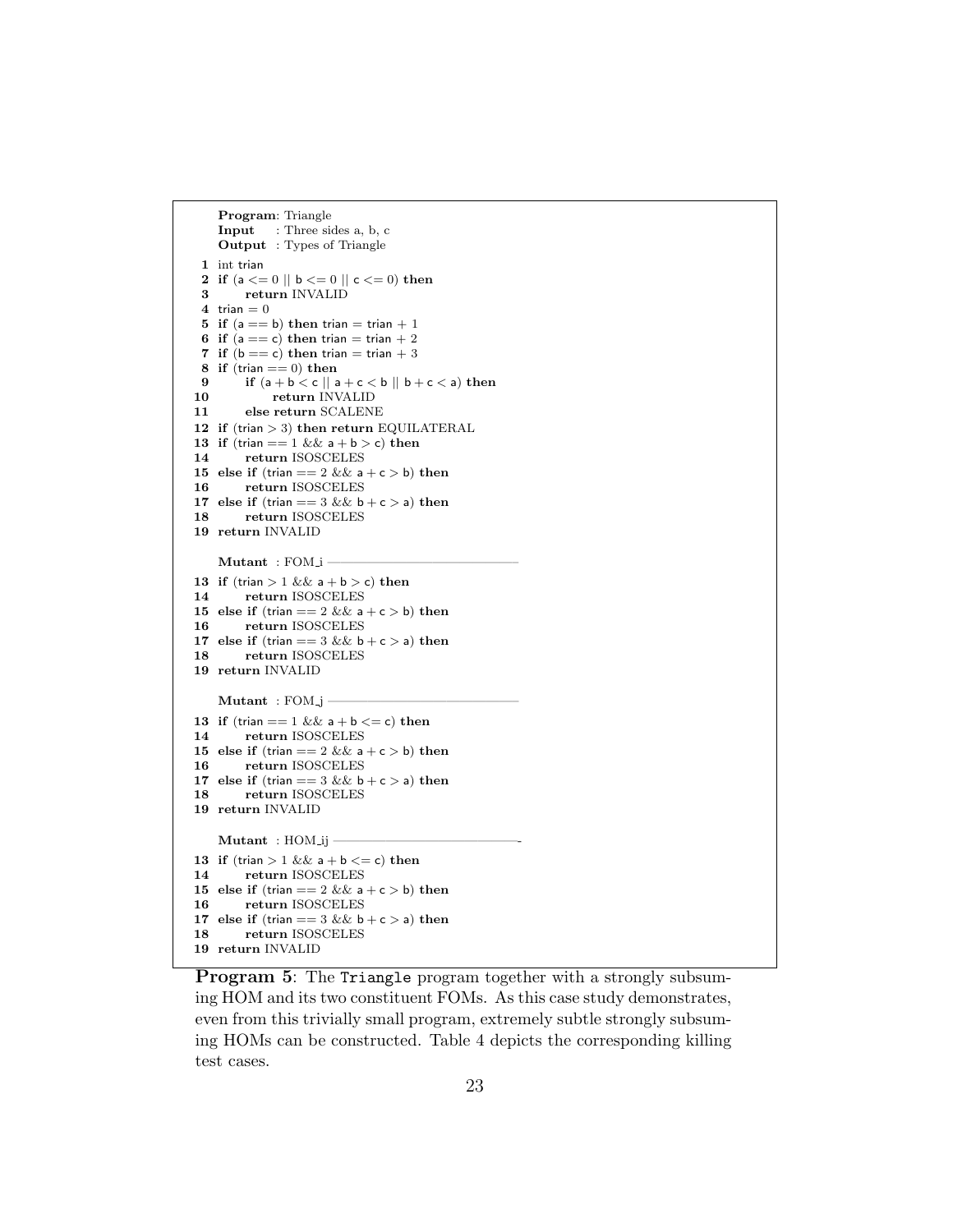| Mutant   | Test Case                                 | Original Result  | Mutant Result |
|----------|-------------------------------------------|------------------|---------------|
| $M_1$    | $a == b \&\& a + b > c$                   | Isosceles        | Invalid       |
|          | $a == c \&\& a + b > c \&\& a + c < = b$  | Invalid          | Isosceles     |
|          | $b == c \&\& a + b > a \&\& b + c \leq a$ | Invalid          | Isosceles     |
| $M_2$    | $a == b \&\& a + b > c$                   | Isosceles        | Invalid       |
|          | $a == b \&\& a + b <= c$                  | Invalid          | Isosceles     |
| $M_{12}$ | $a == b \&\& a + b > c$                   | <b>Isosceles</b> | Invalid       |

Table 4: Killing Test Cases for the Triangle HOM and its FOMs

algorithm and hill climbing algorithm can also be used to augment results and to search for extreme cases. The results also show that even random search can find a large number of subsuming HOMs, indicating that there are a large number of available subsuming HOMs that are relatively easy to find.



Figure 4: Algorithm comparison

## 7. Myths of Mutation Testing

The leap from first order Mutation Testing, as traditionally practiced for over three decades, to higher order mutation presents challenges to several widely held beliefs about Mutation Testing. It also denotes a shift in thinking about the philosophy underlying Mutation Testing. This section aims to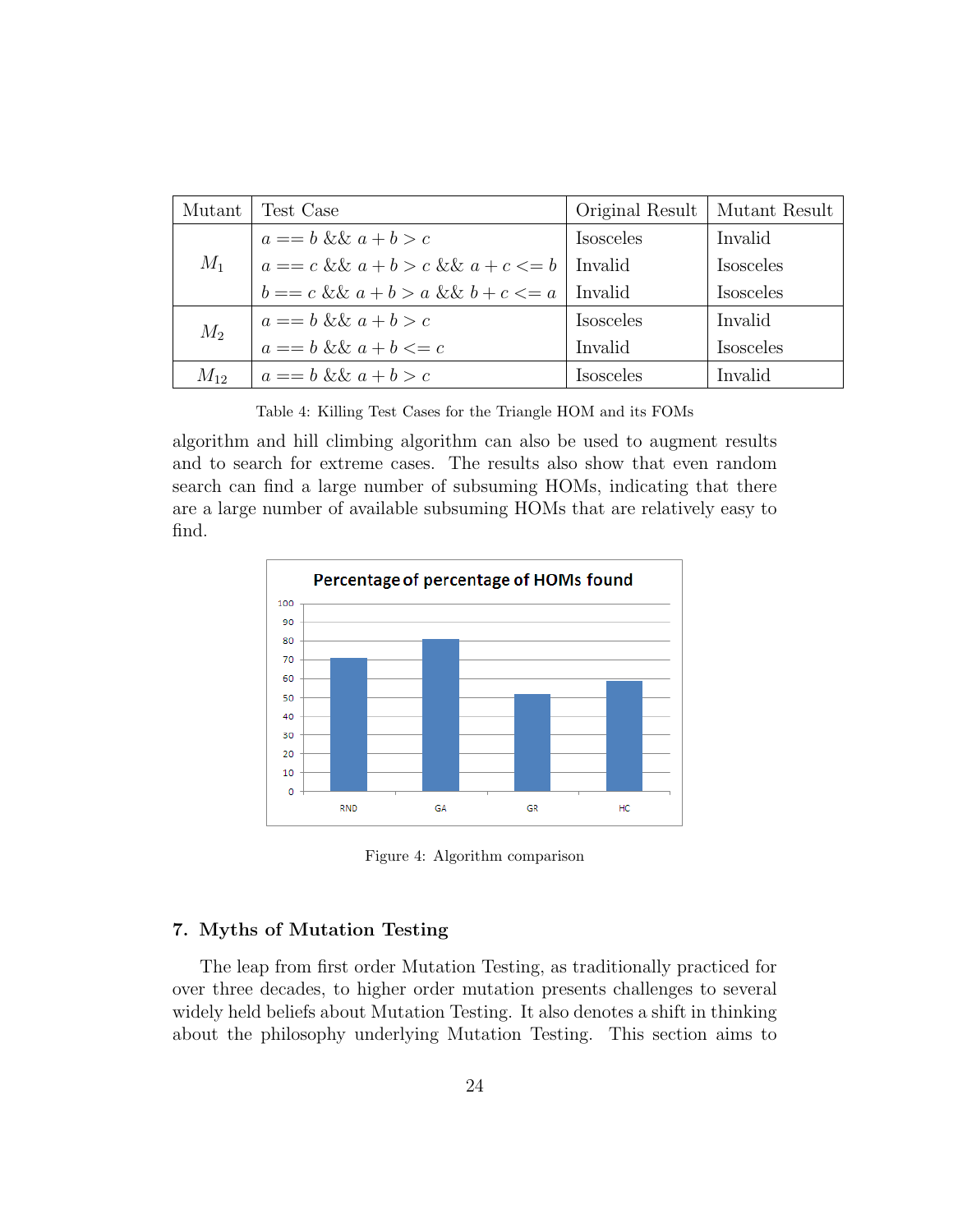address these philosophical issues head-on in the form of a polemic against some of the 'received wisdom' and 'folklore' of Mutation Testing. The section constitutes a manifesto for Higher Order Mutation Testing.

The section characterises the points of departure, at which HOM testing diverges from this received wisdom. In order to focus attention on these points of departure, the section is constructed as a set of 'myths of Mutation Testing'. That is, those aspects of the Mutation Testing folklore that the authors consider to be 'myths' about the nature of Mutation Testing, why they are misconceived and the way in which Higher Order Mutation Testing challenges these myths.

# Real Fault Representation Myth (RFR)

Mutants denote faults that a typical programmer might make.

The misconception underlying this myth: Many of the mutants created by first order mutation are not real faults, certainly not those that would be likely to be committed by a 'competent programmer'. For instance, arbitrarily replacing a plus symbol with a minus symbol might represent a few real faults in a few spacial cases, but it is likely to create a large number of faults which no competent programmer would commit. Most mutants do not denote real faults at all. This is also true of most higher order mutants.

# How Higher Order Mutation Testing challenges The RFR Myth

Higher Order Mutation Testing is not based on any claim that higher order mutants are inherently more realistic than first order mutants. Rather, the approach is based on the philosophy that all mutation, whether higher order or first order, should be considered to be a search process, in which the goal is to seek out a set of mutants that represent some aspect of interest. This aspect of interest could be some measure of realism (perhaps guided by a fault model), or it could be a measure of subtlety (as explored in the results presented in this paper). There are many possible choices for what might be sought from a set of mutants. The approach advocated here is that these should be captured by a fitness function, so that search based optimization techniques can be applied to automate the process of locating high quality mutant suites according to the chosen fitness function.

# Unscalability of Mutation Testing Myth (UMT)

The Unscalability of Mutation Testing Myth states that Mutation Testing cannot scale to larger programs because of the large number of mutants created. This myth originated in the observation that a large number of first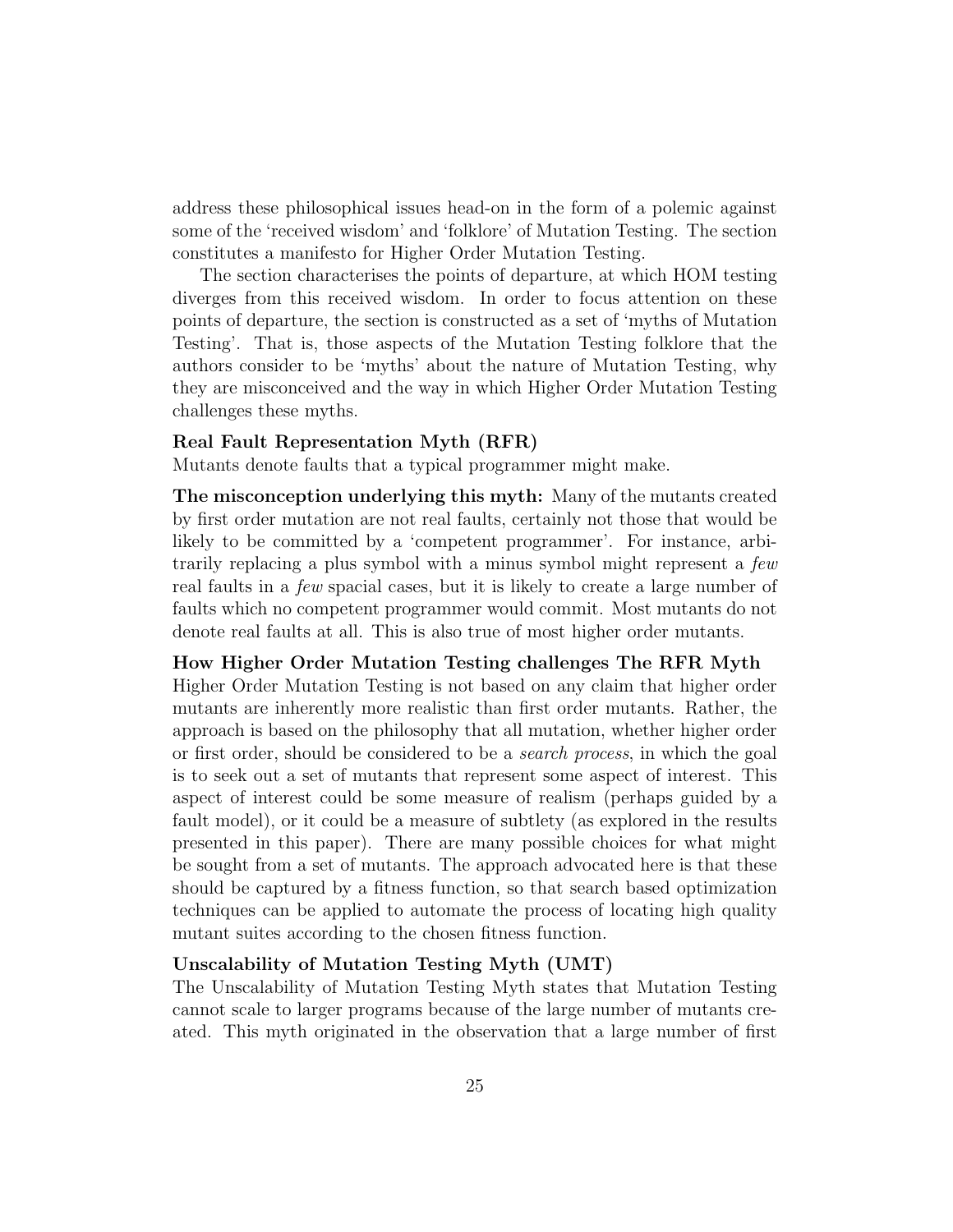order mutants that were created for even very trivial programs (for instance 601 first order mutants are created from the 50 lines of the triangle program). The UMT Myth is implicitly acknowledged by the Mutation Testing community; much effort has been devoted to reducing the number of mutants to be considered [19, 20] by sampling and selection and in reducing Mutation Testing effort [22, 23, 24, 25, 26, 27, 28, 29, 30].

The misconception underlying this myth: The UMT Myth derives from the assumption that all mutants that can be created should be tested. This misconceived assumption is captured in the All Mutants and Equal Equality Myth below.

# All Mutants are Equal (AME)

The AME Myth states that all mutants are created equal and effort must be put into trying to kill them all. This is implicitly how all Mutation Testing tools work. They create a set of mutants that another tool or another part of the creation tool should seek to kill. There may be some attempt to remove equivalent mutants, but all those deemed to be potentially non-equivalent are otherwise considered to be equal.

Notice that the AME Myth has not been rejected, despite the more recent attention in the literature to work on mutant sampling [31, 22] and selective mutation [20, 19]. Both these techniques seek to reduce the number of mutants created. However, both implicitly respect the AME Myth. That is, in mutant sampling, all mutants are equal, but since there are too many to test all of them, we sample randomly from the set of all possible mutants. In selective mutation, we consider all mutants equal, but focus attention on the operators that generate mutants, seeking to reduce the number of mutants created by permanently removing certain mutant generation operators. This reduces the set of operators that are applied, but the remaining operators produce a set of mutants, all of which are considered to be of equal value.

The misconception underlying this myth: All mutants are not of equal value; though one cannot differentiate a priori between mutant operators, it is possible to differentiate between different mutants of a given program p. Some mutants will be better at denoting faults in  $p$  than others. Some will present a tougher challenge to the tester. To take an extreme example, consider a mutant that is killed by every possible test case that could be applied to p. Testing with any test suite apart from the empty test suite will kill it. Putting such a mutant into the testing process is a waste of testing effort. Such a mutant is worthless and, therefore, should be considered to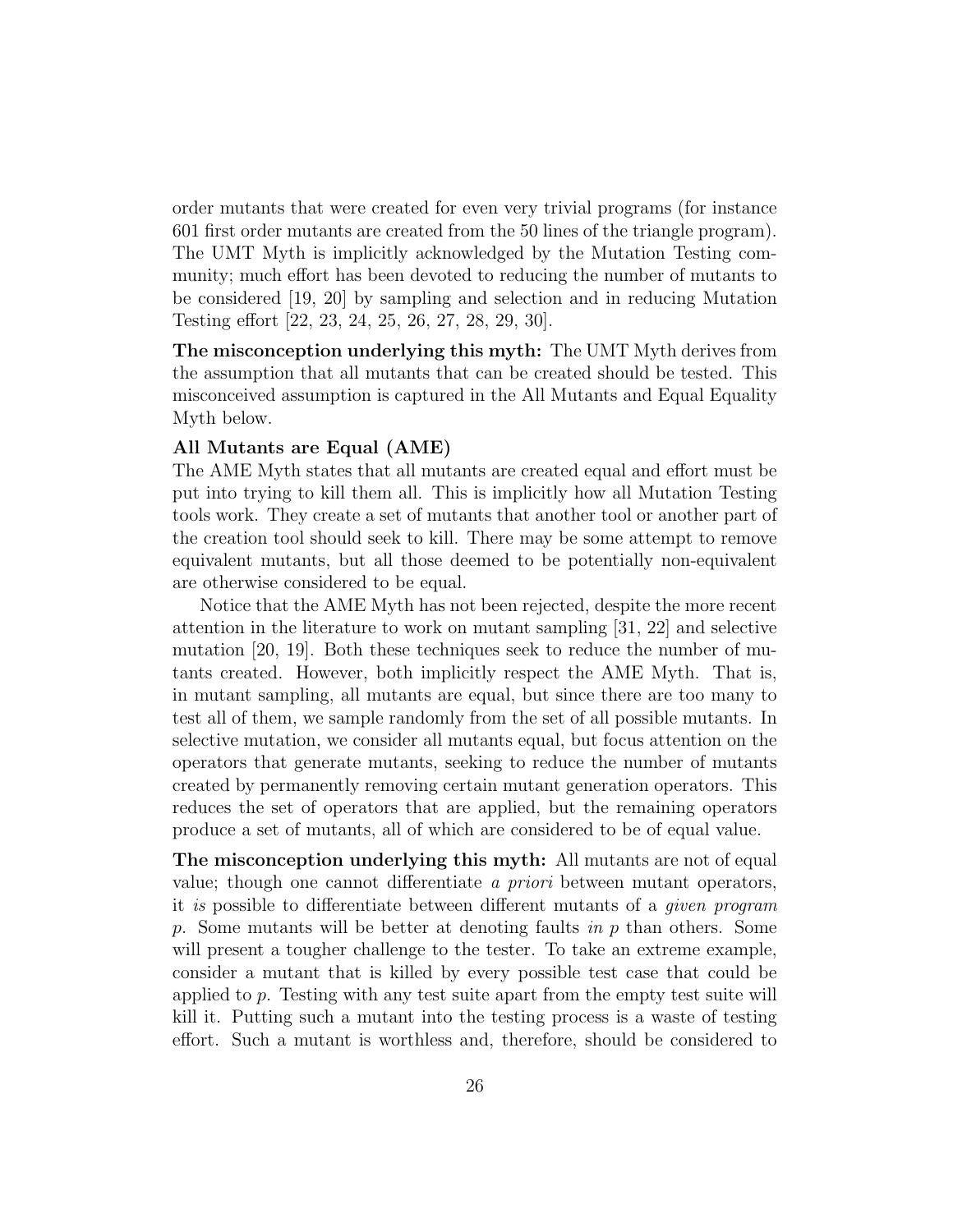have lower value than some other mutant that is not killed by at least one test for p.

To illustrate, consider Figure 5. This figure shows the cumulative numbers of all mutants that are killed by different degrees of test set. At the leftmost end of the horizontal axis, the figure shows the number of all mutants that are killed by all test cases (the mutants that we call 'dumb' mutants). As we move across the horizontal axis we decrease this lower threshold on the proportion of all test cases considered, until at the rightmost end of the horizontal axis we show the number of mutants killed by  $0\%$  or more of the test cases (that is all mutants). A point  $(x, y)$  on these figures means that y mutants are killed by  $x\%$  or more of the test cases.

The figures show that all the programs have *some* dumb mutants. They also reveal that many of the programs have large numbers of dumb mutants. Figure 6 shows the growth trend over all first order mutants from all programs.

# How Higher Order Mutation Testing challenges The UMT and AME myths

In Higher Order Mutation Testing, not all mutants that can be created are equal. Rather than pre–determining a set of mutation operators, in HOM Testing, we first decide upon a criterion of mutant quality. This criterion is captured by a fitness function, which is able to determine which is the better or two candidate mutants according to which better meets the criterion of interest. Mutation testing now becomes a process of fitness guided selection from the vast set of candidate mutants. The selection process is formulated as an optimization problem, using Search Based Software Engineering, guided by the fitness function.

The reformulation of Mutation Testing as a search based selection problem denotes a significant shift that finds its origins in the work on mutant sampling [3] and selective mutation [32]. However, the key difference in the approach advocated by HOM Testing is that all mutants are considered as candidates for selection; both first order and higher order and that the selection should is tailored to the program under test; it is not possible to define the fitness function without reference to the program under test  $p$ . This second observation is captured in the Global Mutant Operator Myth below.

# Global Mutant Operator Myth (GMO)

The Global Mutant Operator Myth (GMO) assumes that the best way to create mutants is to define a set of global mutantion operators before any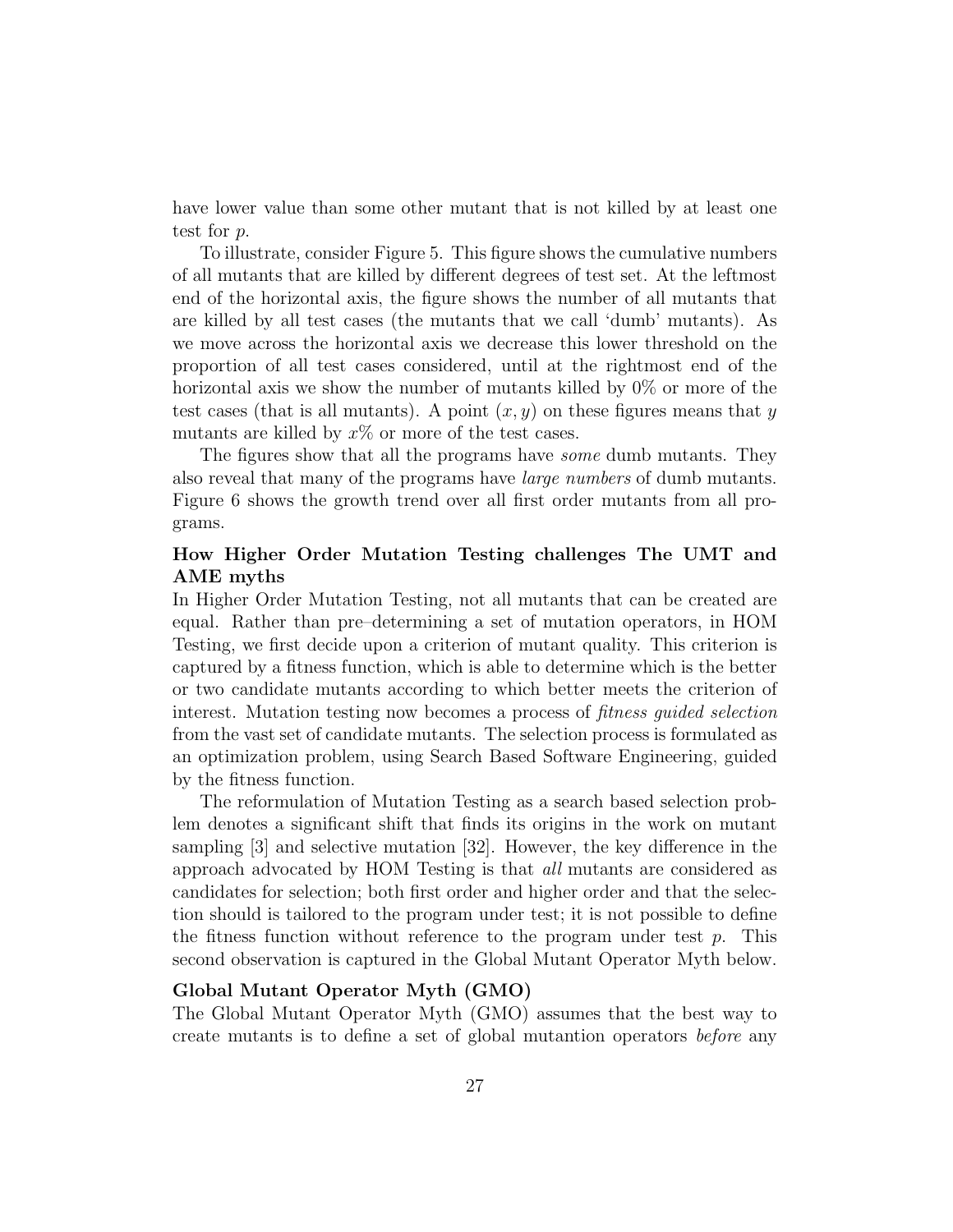

Figure 5: The growth in the number of first order mutants killed for each program. In these graphs,  $y$  mutants are killed by  $x\%$  or more of the test cases.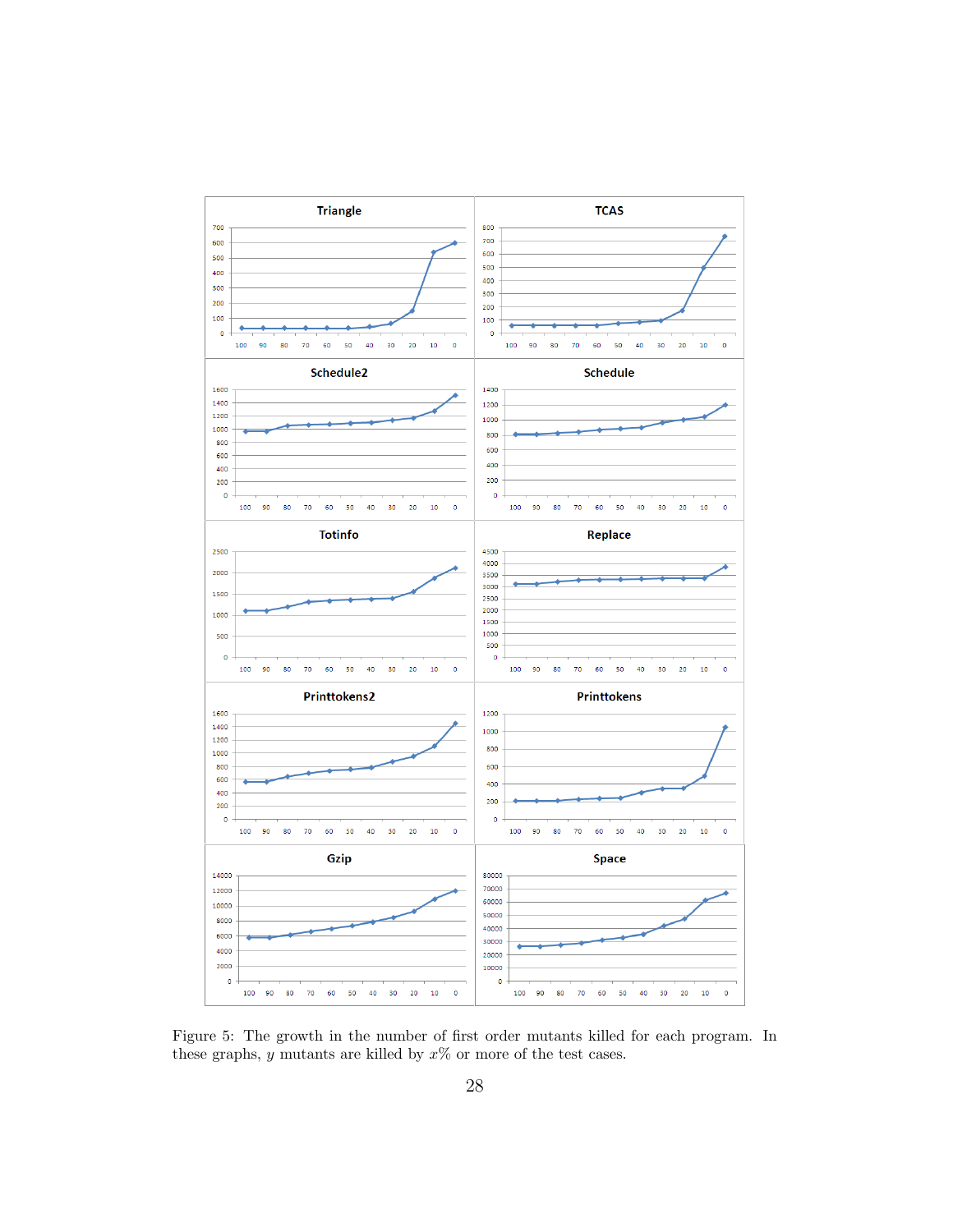

Figure 6: The growth in the number of mutants killed for all first order mutants created. In these graphs, y mutants are killed by  $x\%$  or more of the test cases

programs under test have been encountered and then to apply this same set of global mutation operators to all programs, without any difference in application based on the programs under test themselves.

The misconception underlying this myth: According to the GMO Myth, all programs are alike and they should be subjected to the same set of mutation operators. However, all programs are not alike. No human tester would attempt to test every program using exactly the same testing procedure, so why should an automated process behave in this inflexible manner?

How Higher Order Mutation Testing challenges The GMO Myth According to HOM testing, each program should have its own set of mutants, purpose built, taking into account the syntactic structure and semantics of the program under test. The mutants are tailored by a fitness function that guides the search for good mutants. The fitness function is not merely a function of 'globally' determined aspects of 'mutant quality'. Rather, it is partly determined by 'local' consideration of the specific program under test. For example, in this paper, we seek to construct mutants that are hard to kill. This is inherently a property of a mutant that depends upon the syntax and semantics of program under test.

# Competent Programmer Hypothesis Myth (CPH)

The Competent Programmer Hypothesis states that programmers are generally competent engineers who make some mistakes, but only relatively few and that, therefore, their programs are within a few keystrokes of being correct.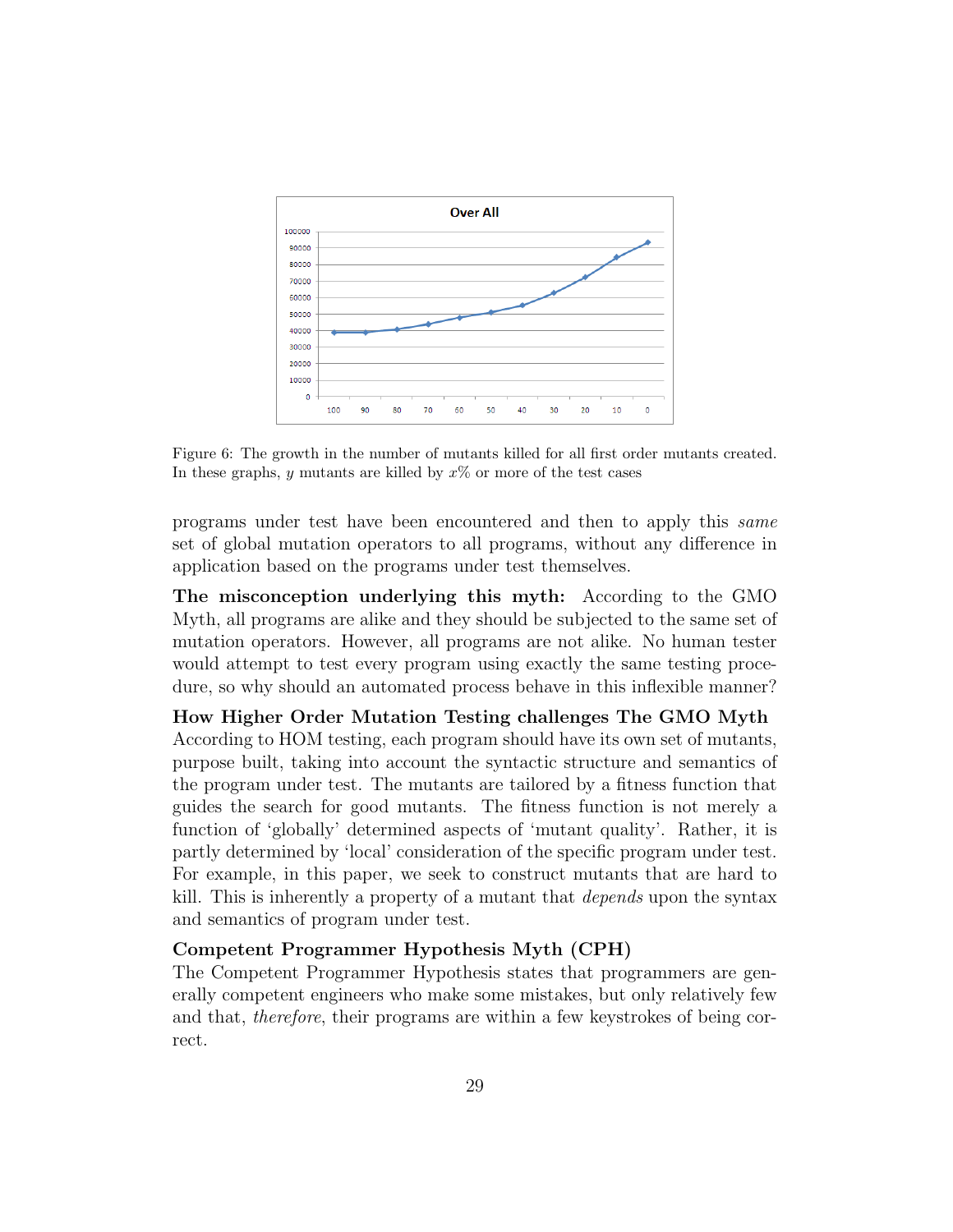# The Syntactic Semantic Size Myth (SSS)

In traditional Mutation Testing small syntactic changes are made. The philosophy underlying this approach is that these small syntactic changes denote the relatively small ways in which programs may be faulty. The origin of the SSS Myth can be traced to an incorrect extrapolation from the Competent Programmer Hypothesis, which is formulated by Offutt [33] as follows

"The competent programmer hypothesis states that competent programmers tend to write programs that are 'close' to being correct. Although a program written by a competent programmer may be incorrect, it will only differ from a correct version by relatively few faults."

The SSS Myth extrapolates from this, with the (incorrect) assumption that relatively few faults means relatively few minor syntactic changes. The SSS Myth is implicit in all previous work on Mutation Testing, and is sometimes made explicit in the literature:-

"The Competent Programmer Hypothesis states that programmers are generally competent and produce a program close to a correct program. A correct program can be constructed from an incorrect program by making changes that are composed of minor alterations." [34]

"A competent programmer can be viewed as someone who creates programs close to being correct. If a competent programmer creates an incorrect program, the correct version may differ by a small amount, perhaps a single program lexeme." [35]

"An important concept is the competent programmer hypothesis, a theory proposed by DeMillo, asserting that good programmers will write code that is within few keystrokes of what is correct. Therefore, 'simple' mutants that are a few keystrokes off of the original should be similar in nature to typical programmer faults." [36]

The misconception underlying this myth: A small semantic change in a program may be denoted by a small syntactic change, but it is not necessarily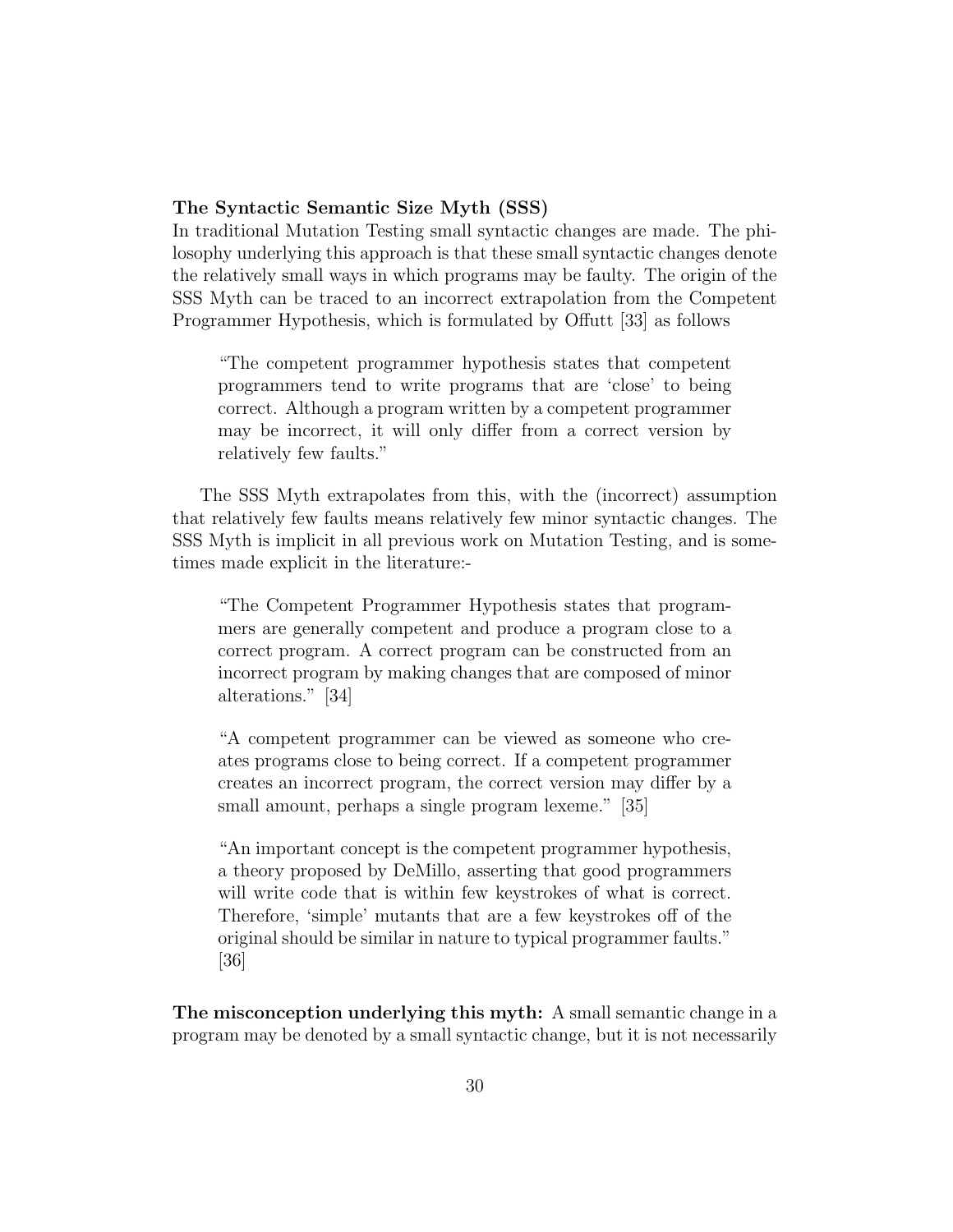the case that small semantic changes are always denoted by small syntactic changes, far from it. A small variation in semantics can be produced by a programmer's selection of entirely the wrong data structure for the central database in their program. The incorrect program may behave correctly almost all of the time, thereby representing a small semantic change from the correct program. However, to correct the fault, an entirely different data structure is required.

The HOM Testing approach advocated in this paper is not the first to draw attention to the difference between a fault's syntactic and semantic size. For example, Offutt and Hayes addressed precisely this issue in 1996 [37]. However, the SSS myth is characterised here as a myth, because it remains an implicit assumption that lies at the heart of the way in which traditional Mutation Testing is practiced and it is challenged by HOM Testing, in a way that agrees, for example, with Offutt and Hayes [37], but which disagrees with those works cited above  $(54, 35, 36)$  and which significantly differs from Mutation Testing as currently practiced within the first order paradigm.

# How Higher Order Mutation Testing challenges The CPO and SSS myths

HOM Testing accepts that many small syntactic changes may need to be made in order to construct a fault. However, although this paper goes some way towards the idea that large syntactic changes may be required to affect a small semantic change, the changes we consider are based on a set of initial FOMs that are the 'traditional' tiny syntactic changes of First Order Mutation Testing. Further work is required to consider macro level changes that denote significant syntactic changes to the program, in order to see whether a set of such large macro syntactic changes could be combined to create a mutant that is hard to kill, because it denotes a relatively small semantic change.

# Coupling Hypothesis Extension Myth (CHE)

The coupling hypothesis is stated by Offutt [14] as follows:

"Complex faults are coupled to simple ones in such a way that test data which find all simple ones will detect high percentage of complex faults."

Observe that Offutt does not claim that test data which finds all simple faults will find all complex faults. That is, by ignoring higher order mutants, there may be a small percentage of faults that are not tested.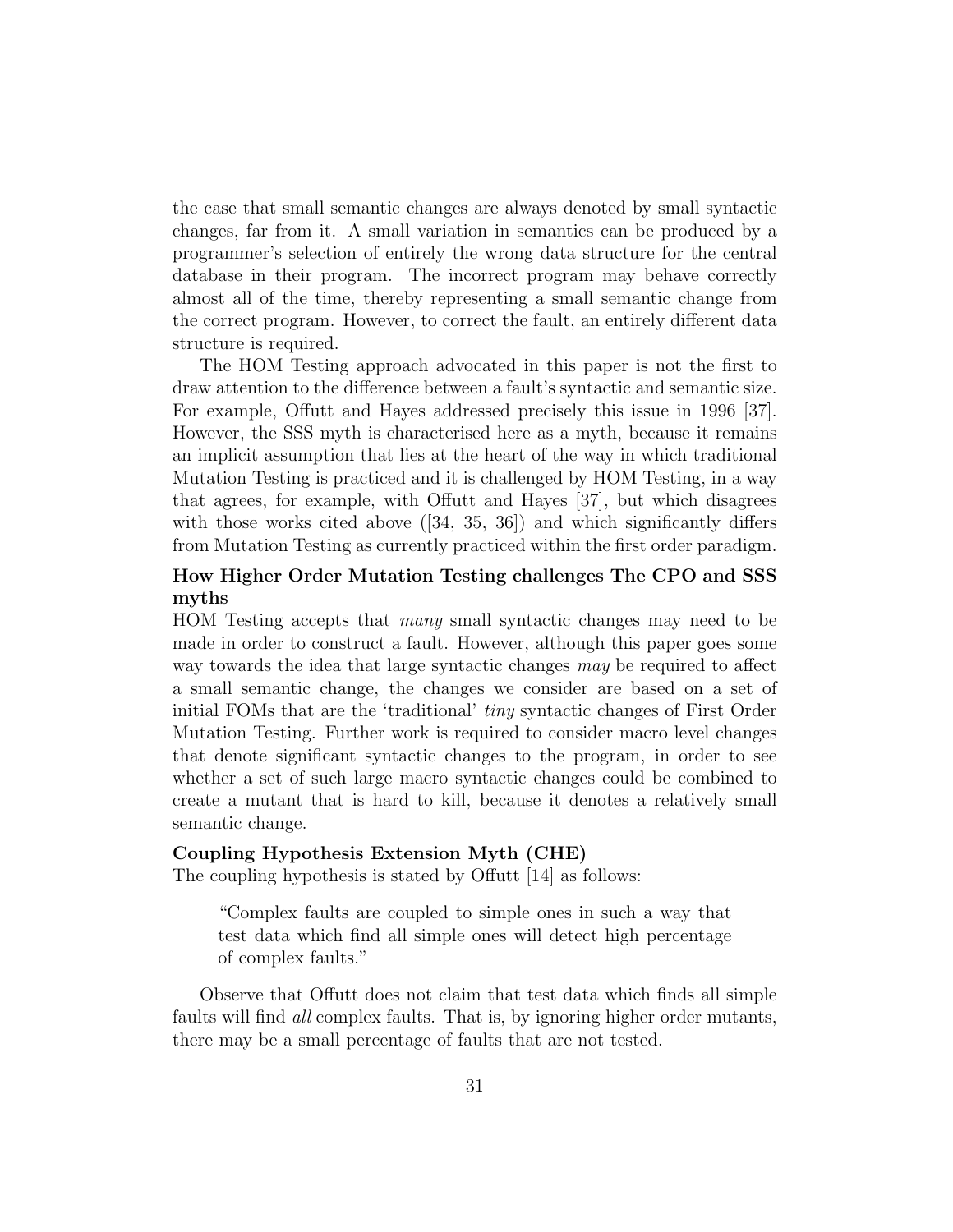The Coupling Effect Extension is a false corollary of the Coupling Effect Hypothesis that states that, because of the Coupling Effect, higher order mutants need not be considered. This is a convenient myth; in a world where all mutants have to be tested (according to the AME Myth) the CHE Myth renders Mutation Testing tractable, when it would otherwise have been prohibitively expensive. That is, if one accepts the AME Myth, then one is almost forced to also accept the CHE Myth, because of the infeasibily large number of mutants that would otherwise result from the inclusion of sets of higher order mutants.

The misconception underlying this myth: In this case, the misconception is simply to over extend the reach of the Coupling Effect Hypothesis. As formulated by Offutt, the hypothesis only claims that most HOMs are unnecessary, not that all HOMs are unnecessary.

How Higher Order Mutation Testing challenges The CHE Myth

In HOM testing we consider higher order mutants and first order mutants as equally valid candidates from which to select. In this paper we focus on selecting from this candidate set, those HOMs that are killed by a subset of the test cases that kill the FOMs. Such HOMs are clearly coupled to their FOMs and yet they may strongly subsume the FOMs from which they are constructed. The paper directly challenges the CHE Myth, by seeking to find HOMs that can strongly subsume the FOMs from which they are constructed. This has the potential to reduce the number of mutants that need be considered with no loss test effectiveness. The paper does not claim that FOMs should be ignored, but merely that FOMs should be regarded as a special case of HOMs in which the mutant order is 1.

In the paper we further categorised the ways in which FOMs and HOMs can be coupled, distinguishing between the different categories, developing the theory that underlies the coupling effect. Further work will consider the other categories, including HOMs that are partly coupled or de coupled. These may also denote interesting faults.

#### 8. Threats to Validity and Limitations

This section considers the threats to validity of our experiments. Although due to limitations of the experiments, the following threats may affect some of the results, for instance, the distribution and classification of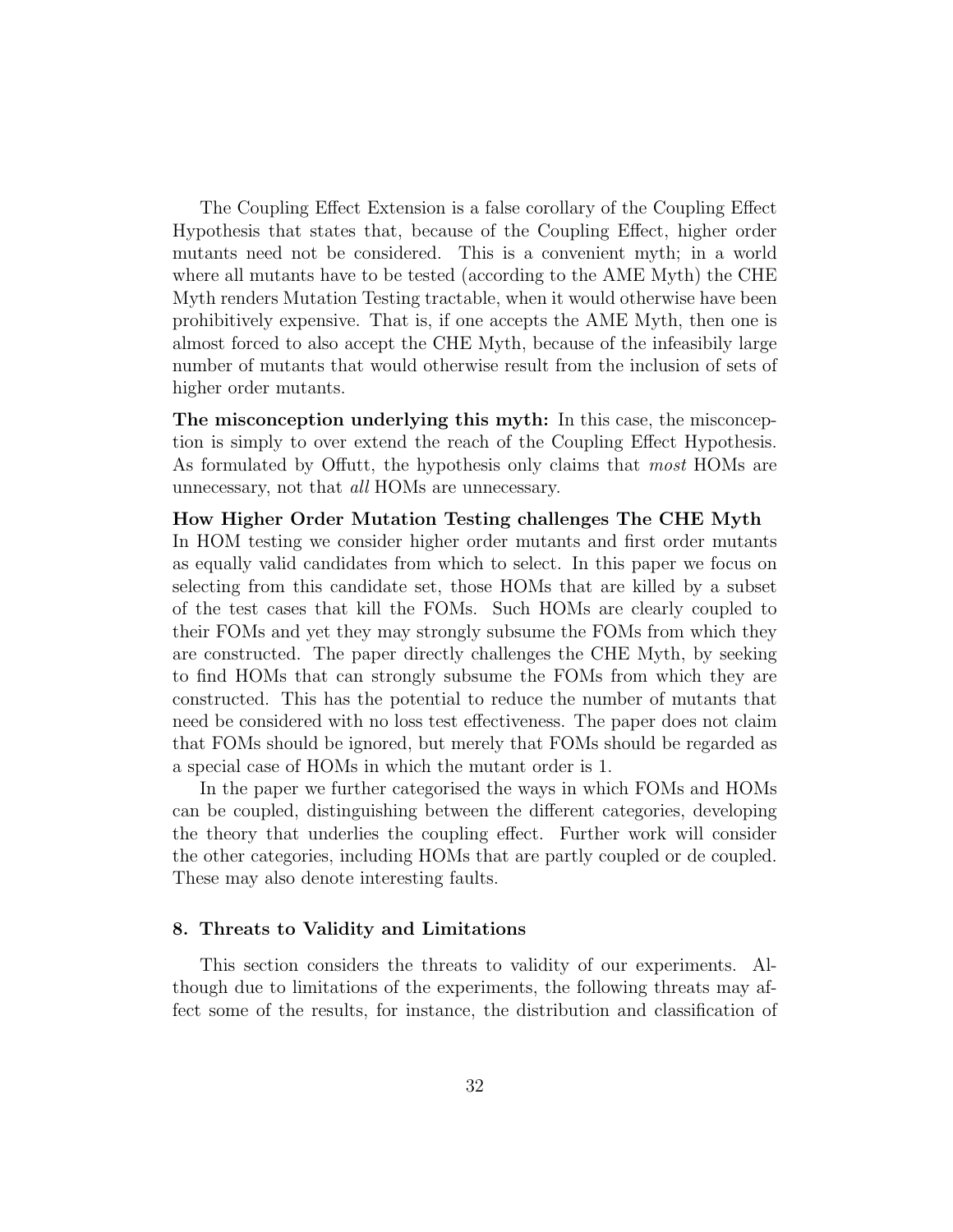subsumed HOMs, it should be noted that they do not affect the proof of the existence of strongly subsuming HOMs found by the experiments.

The selection of mutation operators is the first threat. In order to reduce the computational cost, in our experiment, 23 of 77 C mutation operators were selected to generate HOMs. However, the selected subset belongs to the five selective mutation operator categories suggested by Offutt [19, 20], so it is typical and also widely used by other researchers. The threat to validity will be overcome by future work which will investigate the relationship between HOMs and mutation operators.

The quality of the test sets is another potential threat. Since the fitness of HOMs is computed in terms of their fragility, low quality test sets may affect the results. Although the test sets provided by SIR achieve brunch coverage [17], given a different test set as input, the experiment may lead to different results in terms of distribution and classification. To overcome this threat we plan, in future work, to combine Higher Order Mutation Testing with the co-evolutionary Mutation Testing approach of Adamopoulos et al. [3]. This will allow us to co-evolve test sets adequate to kill the co-evolving HOM set.

The last threat is equivalent mutants. Although the problem of equivalent mutants has been studied by numerous researches [9, 10, 38], there is no approach that can solve it in both an effective and a precise way. In order to avoid this problem, the fitness function for finding interesting HOMs is designed to filter out potential equivalent mutants. With a low quality test set, some of the 'stubborn decoulped' HOMs may be wrongly treated as equivalent mutants. However, this would only reduce the number of HOMs found, so our results can be considered to be a lower bound on the number of subsuming HOMs to be found.

# 9. Related Work

This paper focused on an investigation of the higher order mutants and their relationship to first order mutants. Since a FOM can be taken as a case of a HOM, we have been able to use and adapt many existing techniques associate with previous work on traditional (first order) Mutation Testing. This section discusses this related work.

In our study the number of generated FOMs clearly affects the running cost. Therefore, we applied selective mutation techniques to reduce the number of FOMs. The idea of selective mutation is to choose a subset of mutant without significant loss of test effectiveness in Mutation Testing. It was first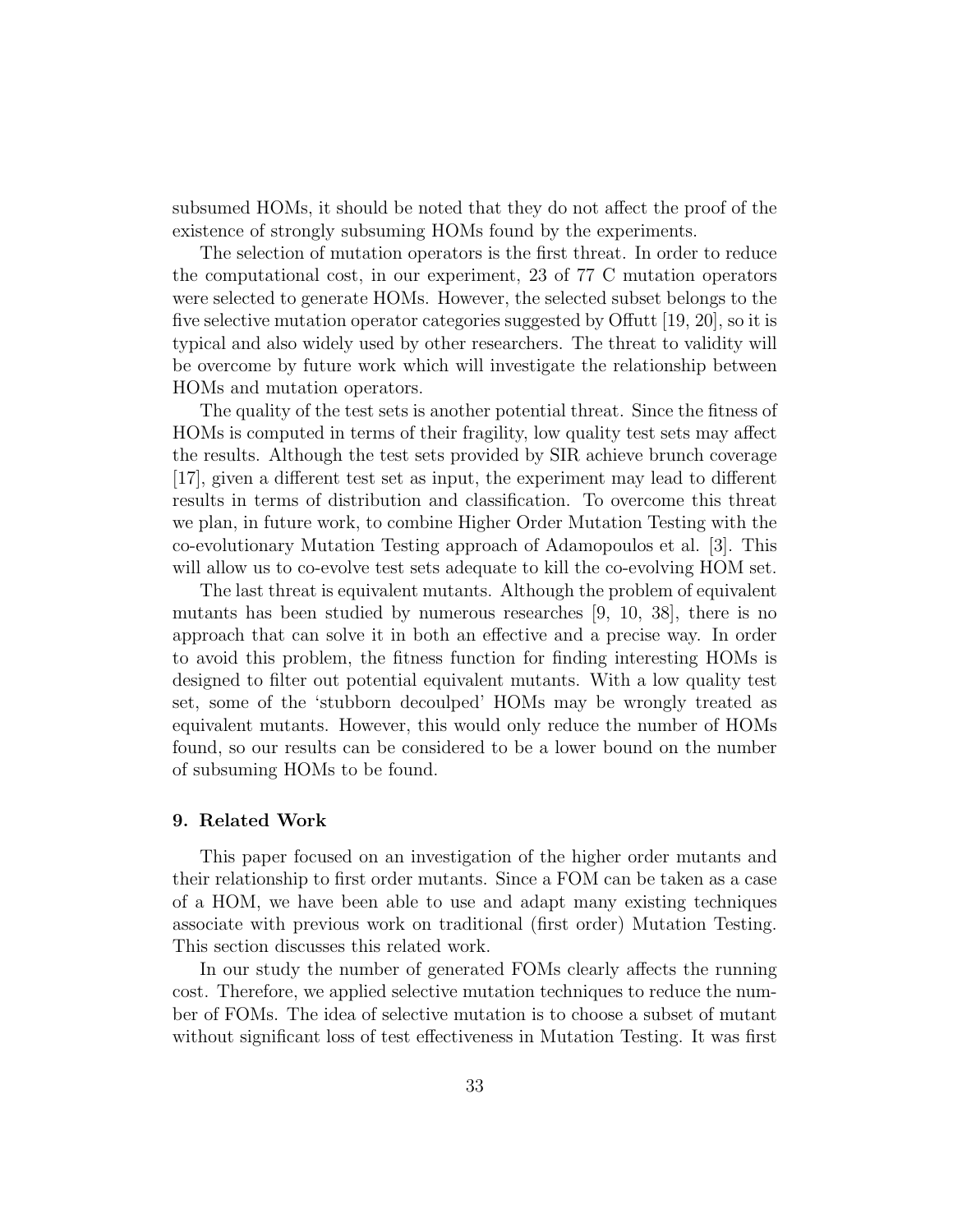suggested as 'constrained mutation' by Wong et al. [39] in 1994. Offutt et al. extended this idea calling that selective mutation by only applying a selected set of mutation operators. [20, 19]

In addition to selective mutation, there are other techniques to reduce the number of FOMs. For example, mutant sampling, which was first proposed by Acree [40] and Budd [41]. The idea of mutant sampling is to randomly select a subset of mutants to be executed. In Wong's [22] experiments, the results show that using only 10% of all mutants will only reduce test effectiveness by 16%.

In this paper we use a very simplistic selection technique to remove trivial higher order mutants that cannot help us to build useful subsuming higher order mutants. We remove first order mutants that are killed by no test cases and those killed by all test cases. This is a kind of 'biased mutation sample'.

In order to apply Mutation Testing to real world programs, strong Mutation Testing is adopted by our experiments. In strong Mutation Testing, a mutant is killed if its final output is different from the original program. Therefore, each mutant is executed until it terminates or is killed. In order to reduce the running cost, previous work also considered weak Mutation Testing, first proposed by Howden in 1982 [24]. In weak Mutation Testing, mutants are evaluated immediately after execution of their mutation point. This is faster than strong Mutation Testing but at the expense of imprecision. There are also other approaches that lie between strong and weak Mutation Testing, known as firm Mutation Testing [25, 26].

In this paper, since this is the first paper to consider Higher Order Mutation Testing as a valid alternative to First Order Mutation Testing, we prefer the full precision of strong Mutation Testing. Weak and firm Higher Order Mutation Testing remain interesting and potentially important topics for future work.

The closest research area related to this work is the previous work on the coupling effect hypothesis. Although the coupling effect has been studied by many researches [13, 14, 25, 41, 42, 43], these studies all focus on verifying or disproving the coupling effect, rather than finding subsuming HOMs, which could be thought of as special cases.

The experimental studies presented by Offutt [13, 14] show results that support Offutt's version of the mutation coupling effect. However, Offutt modifies Demillo et al.'s original statement of the coupling effect [1], which was: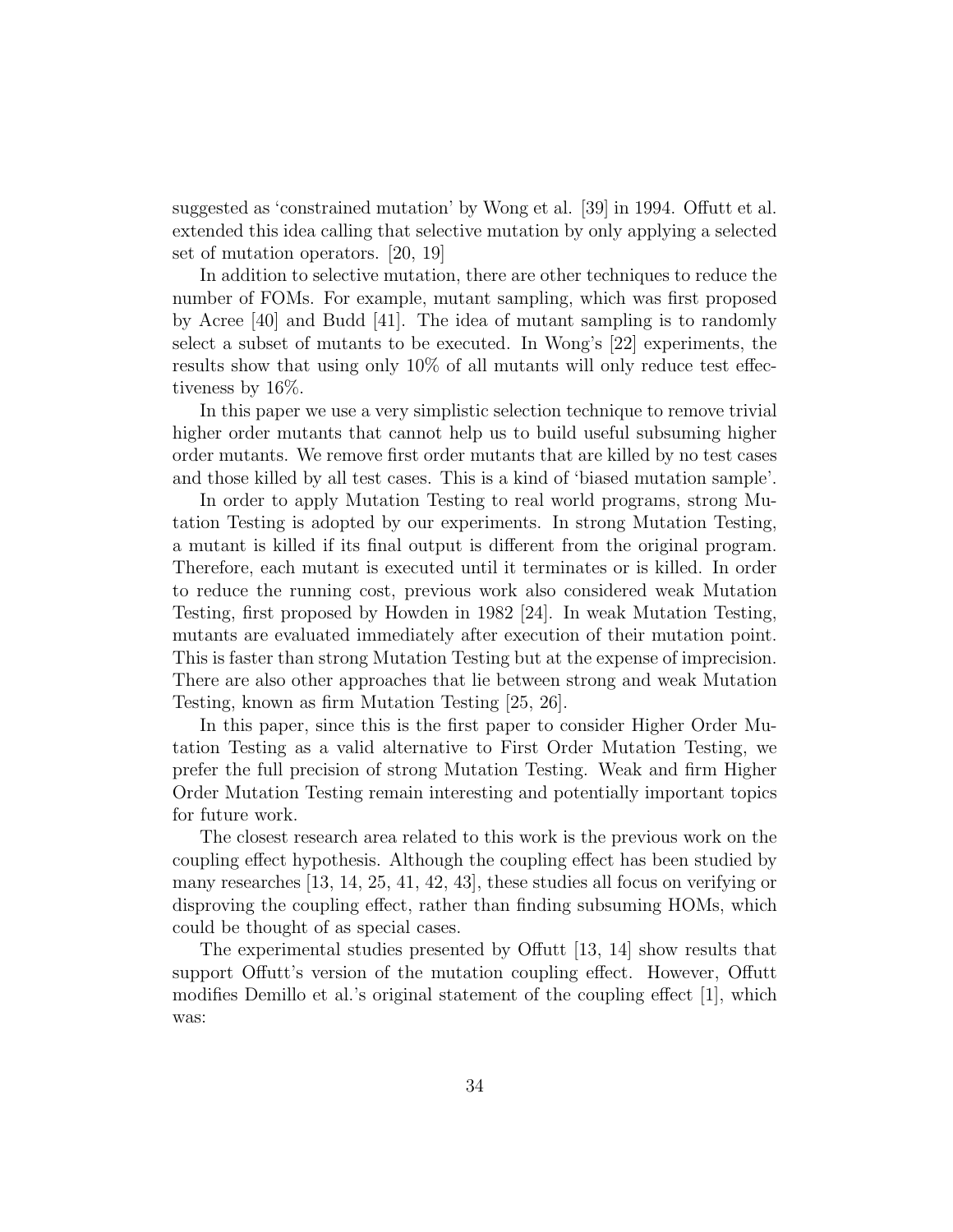" Test data that distinguishes all programs differing from a correct one by only simple errors is so sensitive that it also implicitly distinguishes more complex errors [1]. "

The original formulation appears to suggest that all HOMs are coupled, whereas Offutt [14] weakens this to suggest that a 'large percentage', are coupled:

" Complex mutants are coupled to simple mutants in such a way that a test data set that detects all simple mutants in a program will detect a large percentage of the complex mutants [14]. "

The stronger formulation of the coupling effect is termed the CHE Myth in the present paper.

Some of our 'subsuming HOMs' are drawn from the minority 'de-coupled' mutant set. Offutt's experiments were based on three small FORTRAN77 programs (16-28 LOC). All of the second order and some of the third order mutants of these programs were generated by the Mutation Testing tool Mothra. The results suggested that the selected adequate test set which killed all the first order mutants, killed over 99% of the second and third order mutants. This study implied that the mutation coupling effect is valid in the most general case, which also agreed with the empirical study by Lipton and Sayward [44] and Morell[25].

The validity of the mutation coupling effect has also been considered in a theoretical study by Wah [42, 43]. A simple theoretical model, the q function model, considers a program to be a set of finite functions. By applying test sets of order 1 and order 2 to this model, the results indicated that the average survival ratio of high-order mutants is  $1/n$  and  $1/n^2$  respectively, which is also similar to the estimated results of empirical studies mentioned above. However, compared to a real world program, this model is very simplistic. In real programs, the data and control flow between functions are more complex and unpredictable.

In this paper we proposed using strongly subsuming HOMs in mutation testing. This idea has been partly proved by Polo et al.'s work [45]. In their experiment, they focused on a specific order of HOMs, namely the second order mutants. They proposed different algorithms to combine first order mutants to generate the second order ones. By applying the second order mutants, test effort was reduced around 50%, without much loss of test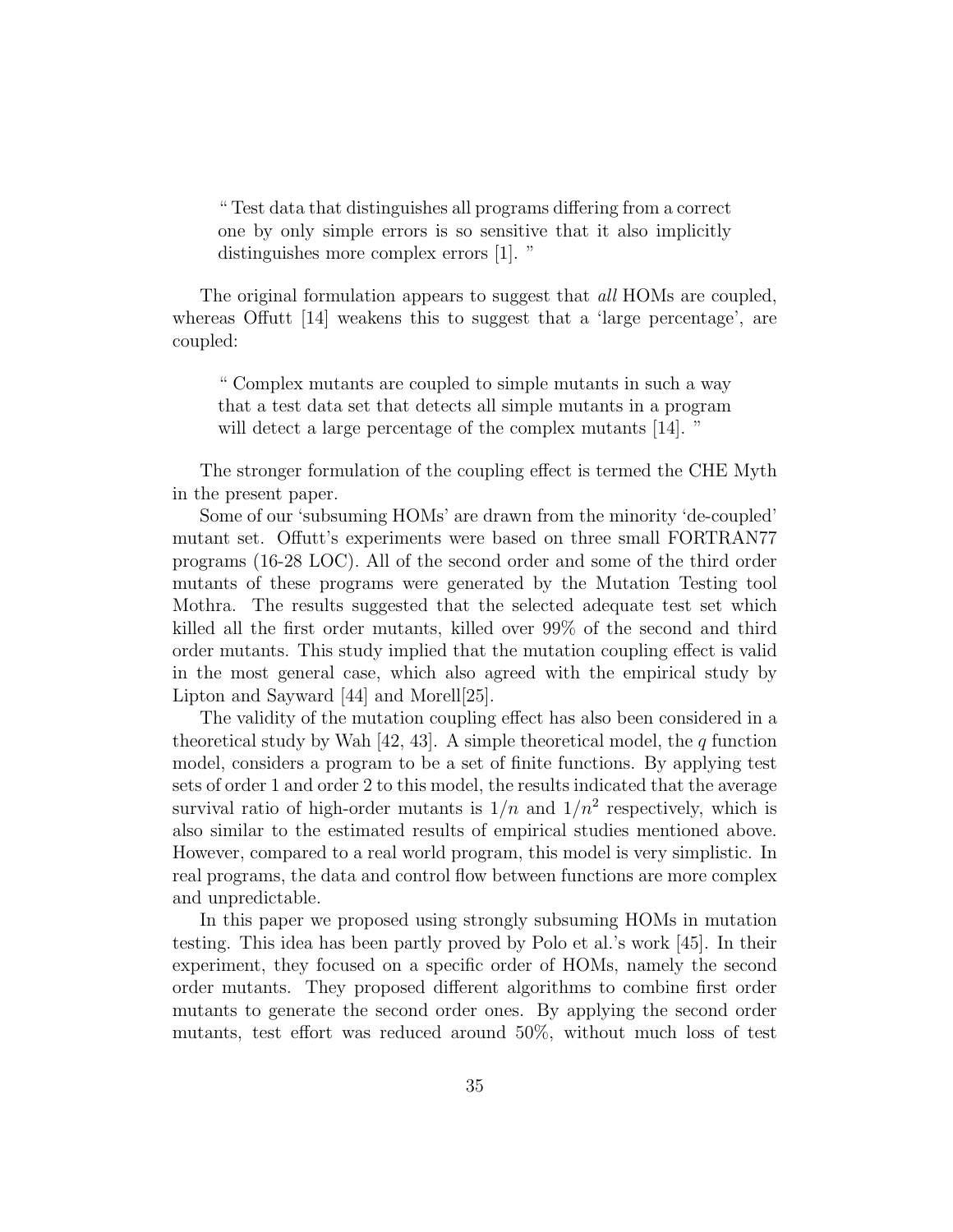effectiveness. However, Polo et al. did not use search based optimization and so they were limited to small number of lower orders. Future work will consider the question of whether search can find arbitrary order HOMs that can reduce test effort.

#### 10. Conclusion

This paper introduces the paradigm of Higher Order Mutation Testing (HOM Testing). The paper introduced the concept of subsuming higher order mutant; a HOM that is hard to kill than its constituent FOMs. In terms of fragility, the whole is greater than the sum of its parts. That is, the HOM is greater than the collection of FOMs from which it is constructed because it is less fragile. The paper introduced a search-based approach to find these subsuming HOMs and presented an empirical study that compared a greedy algorithm, a genetic algorithm and a hill climbing algorithm.

The experimental results from ten programs indicate that there exist many subsuming HOMs in each studied program. The results also reveal that genetic algorithm is the most efficient algorithm for finding those subsuming HOMs, while the greedy algorithm and hill climbing algorithm can also be used to improve the quality of the results.

The paper introduced the concept of a Strongly Subsuming HOM. A Strongly Subsuming HOM is only killed by a subset of the intersection of the set of test cases that kill its constituent FOMs. Therefore, a Strongly Subsuming HOM is one that is so much harder to kill than the FOMs from which it is constructed that one can replace all the FOMs with the SHOM without any loss of test effectiveness.

The paper showed that the search based approach was able to find a number of these SSHOMs in every one of the 10 programs studied. Though the proportion of all HOMs that are SSHOMs is small, the size of the HOM set grows exponentially so the number of these valuable SSHOMs is relatively high. The paper illustrated the intricate interplay between faults that SSHOMs exhibit by describing one of the HOMs found by the genetic algorithm and the test sets that kill it and its constituent FOMs in detail.

There remains much work to do in developing the field of Higher Order Mutation Testing. Future work will consider different categories of HOMs and the way in which HOMs can be used to reduce mutation test effort; replacing a whole set of FOMs by a HOM that strongly subsumes them. Further work is also required to develop techniques for generating test data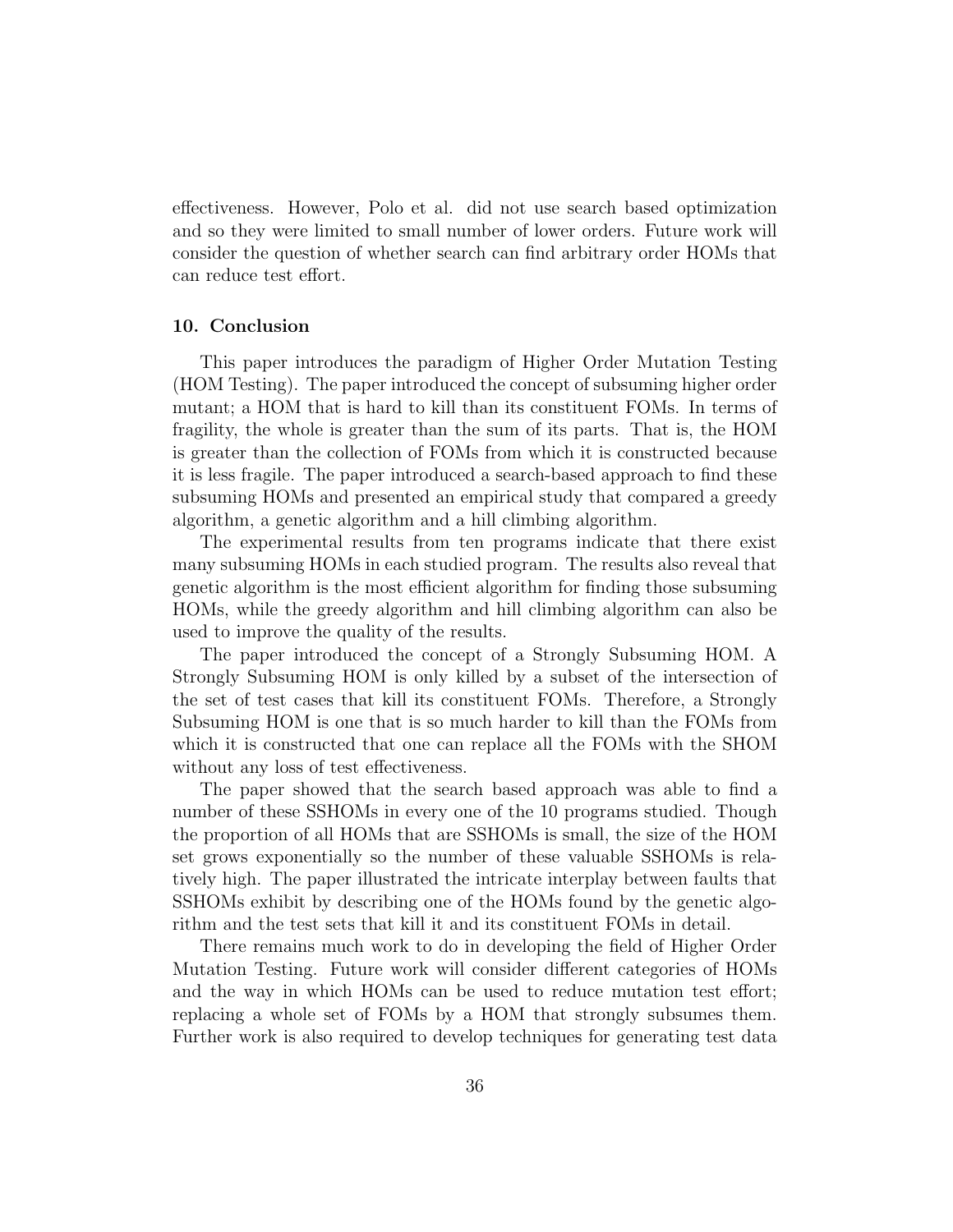able to kill HOMs. For this we plan to use a co-evolutinary approach along the lines first suggested by Adamopoulos et al. [3]. The approach will coevolve sets of SSHOMs and the test cases that are able to kill them with the goal of generating a set of very subtle faults and a set of test data that is sufficient to reveal them.

# Acknowledgement

The authors would like to thank Jeff Offutt and John Clark for many helpful discussions on Higher Order Mutation and for commenting on an earlier draft of this paper.

Yue Jia is supported by the EPSRC grant, EP/D050863 (SEBASE) and the ORSAS. Mark Harman is partly supported by the EPSRC grants EP/F059442/1, EP/F010443/1, EP/E002919/1, EP/D050863/1 and GR/T22872/01.

# References

- [1] R. A. DeMillo, R. J. Lipton, F. G. Sayward, Hints on test data selection: Help for the practicing programmer, IEEE Computer 11 (4) (1978) 34– 41.
- [2] R. G. Hamlet, Testing programs with the aid of a compiler, IEEE Transactions on Software Engineering SE-3 (4) (1977) 279–290.
- [3] K. Adamopoulos, M. Harman, R. M. Hierons, How to overcome the equivalent mutant problem and achieve tailored selective mutation using co-evolution, Genetic and Evolutionary Computation GECCO 2004 3103 (2004) 1338–1349.
- [4] K. Ayari, S. Bouktif, G. Antoniol, Automatic mutation test input data generation via ant colony, in: GECCO '07: Proceedings of the 9th annual conference on Genetic and evolutionary computation, ACM, New York, NY, USA, 2007, pp. 1074–1081.
- [5] J. S. Bradbury, J. R. Cordy, J. Dingel, Comparative assessment of testing and model checking using program mutation, in: TAICPART-MUTATION '07: Proceedings of the Testing: Academic and Industrial Conference Practice and Research Techniques - MUTATION, IEEE Computer Society, Washington, DC, USA, 2007, pp. 210–222.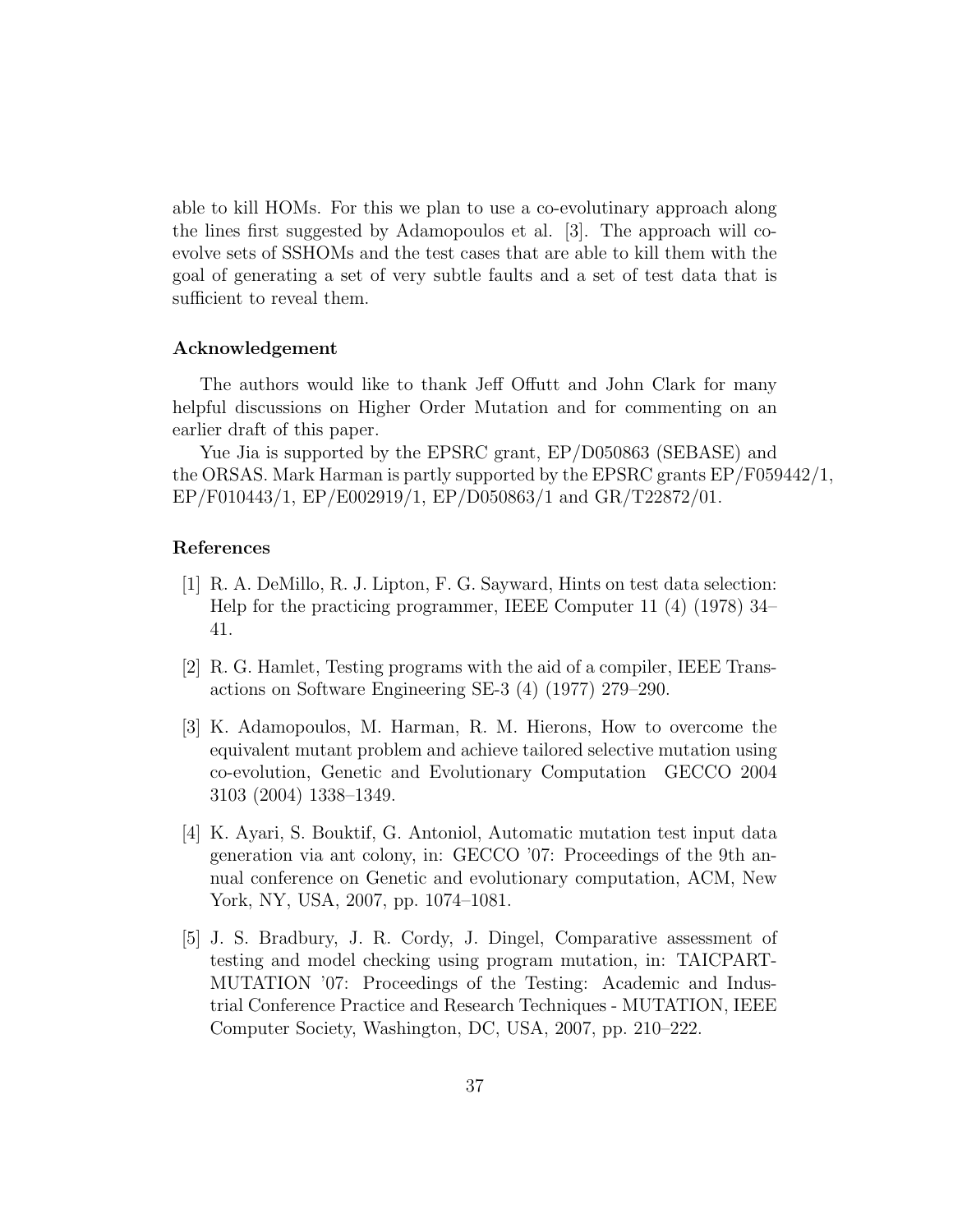- [6] S.-S. Hou, L. Zhang, T. Xie, H. Mei, J.-S. Sun, Applying interfacecontract mutation in regression testing of component-based software, in: Proc. 23rd IEEE International Conference on Software Maintenance(ICSM 2007), 2007.
- [7] P. G. Frankl, S. N. Weiss, C. Hu, All-uses vs mutation testing: an experimental comparison of effectiveness, Journal of Systems and Software 38 (3) (1997) 235–253.
- [8] D. Baldwin, F. Sayward, Heuristics for determining equivalence of program mutations, Research Report 276, Department of Computer Science, Yale University (1979).
- [9] R. M. Hierons, M. Harman, S. Danicic, Using program slicing to assist in the detection of equivalent mutants, Software Testing, Verification & Reliability 9 (4) (1999) 233–262.
- [10] A. J. Offutt, W. M. Craft, Using compiler optimization techniques to detect equivalent mutants, Software Testing, Verification & Reliability 4 (3) (1994) 131–154.
- [11] A. J. Offutt, J. Pan, Detecting equivalent mutants and the feasible path problem, in: Proceedings of the 1996 Annual Conference on Computer Assurance, IEEE Computer Society Press, Gaithersburg, Maryland, 1996, pp. 224–236.
- [12] H. Agrawal, R. Demillo, R. Hathaway, W. Hsu, W. Hsu, E. Krauser, R. J. Martin, A. Mathur, E. Spafford, Design of mutant operators for the C programming language, Tech. Rep. SERC-TR-41-P, Software Engineering Research Centre (Mar. 1989).
- [13] A. Offutt, The coupling effect: fact or fiction, SIGSOFT Softw. Eng. Notes 14 (1989) 131–140.
- [14] A. J. Offutt, Investigations of the software testing coupling effect, ACM Transactions on Software Engineering and Methodology 1 (1) (1992) 5–20.
- [15] T. H. Cormen, C. E. Leiserson, R. L. Rivest, C. Stein, Introduction to Algorithms, Second Edition, The MIT Press, 2001.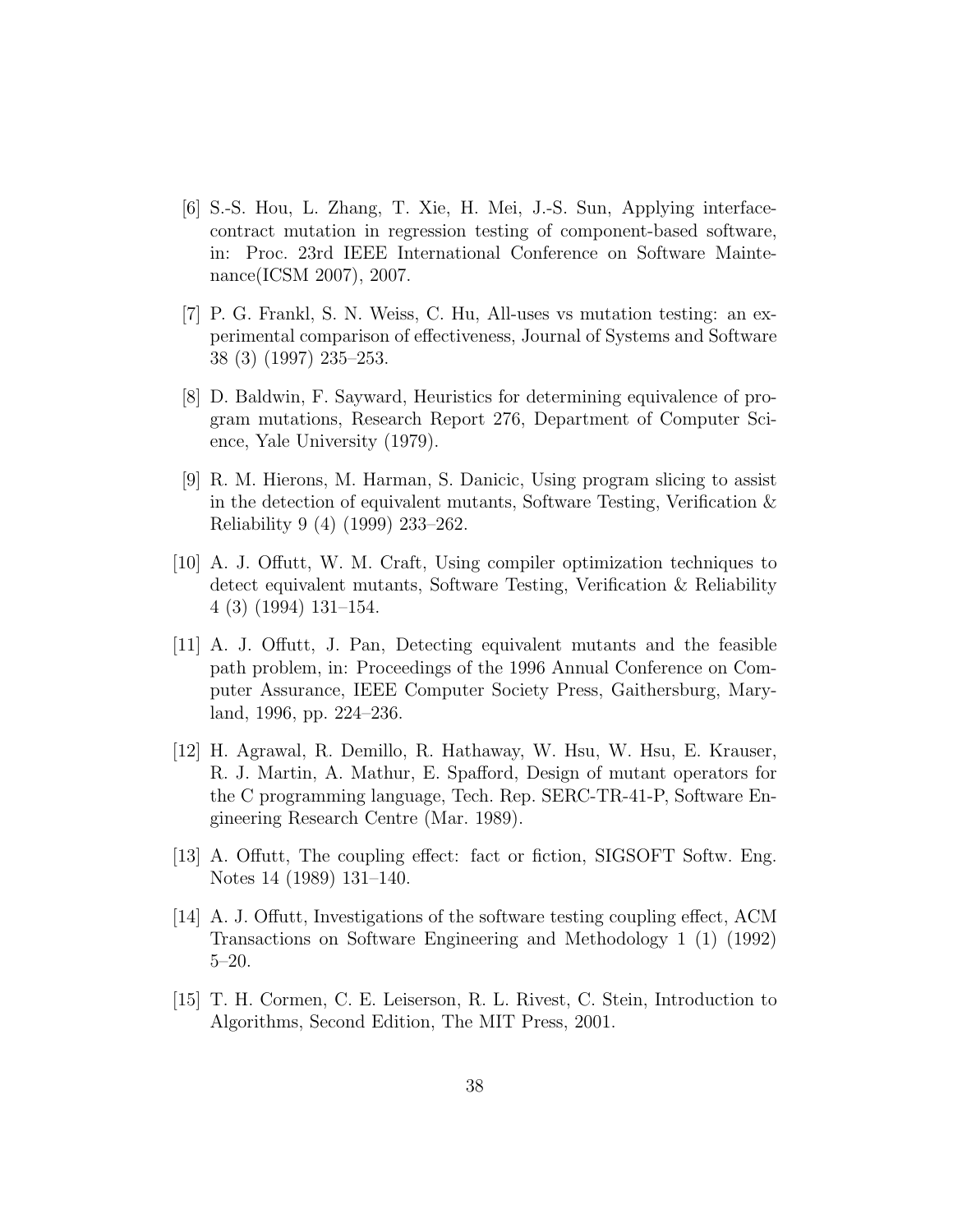- [16] M. Mitchell, An Introduction to Genetic Algorithms, The MIT Press, 1996.
- [17] H. Do, S. G. Elbaum, G. Rothermel, Supporting controlled experimentation with testing techniques: An infrastructure and its potential impact., Empirical Software Engineering: An International Journal 10 (4) (2005) 405–435.
- [18] C. C. Michael, G. McGraw, M. Schatz, Generating software test data by evolution, IEEE Transactions on Software Engineering 27 (12) (2001) 1085–1110.
- [19] A. J. Offutt, G. Rothermel, C. Zapf, An experimental evaluation of selective mutation, in: Proceedings of the Fifteenth International Conference on Software Engineering, IEEE Computer Society Press, Baltimore, Maryland, 1993, pp. 100–107.
- [20] A. J. Offutt, A. Lee, G. Rothermel, R. H. Untch, C. Zapf, An experimental determination of sufficient mutant operators, ACM Transactions on Software Engineering and Methodology 5 (2) (1996) 99–118.
- [21] Y. Jia, M. Harman, Milu: A customizable, runtime-optimized higher order mutation testing tool for the full C language, in: 3rd Testing Academia and Industry Conference - Practice and Research Techniques TAIC PART'08, Windosor, UK, 2008.
- [22] W. E. Wong, On mutation and data flow, Phd thesis, Purdue University, West Lafayette, Indiana (December 1993).
- [23] R. H. Untch, A. J. Offutt, M. J. Harrold, Mutation analysis using mutant schemata, in: Proceedings of the 1993 ACM SIGSOFT international symposium on Software testing and analysis, Cambridge, Massachusetts, 1993, pp. 139–148. doi:10.1145/154183.154265.
- [24] W. E. Howden, Weak mutation testing and completeness of test sets, IEEE Transactions on Software Engineering SE-8 (4) (1982) 371–379.
- [25] L. J. Morell, Theoretical insights into fault-based testing, in: Proceedings of the Second Workshop on Software Testing, Verification, and Analysis, IEEE Computer Society Press, Banff Alberta, Canada, 1988, pp. 45–62. doi:10.1109/WST.1988.5353.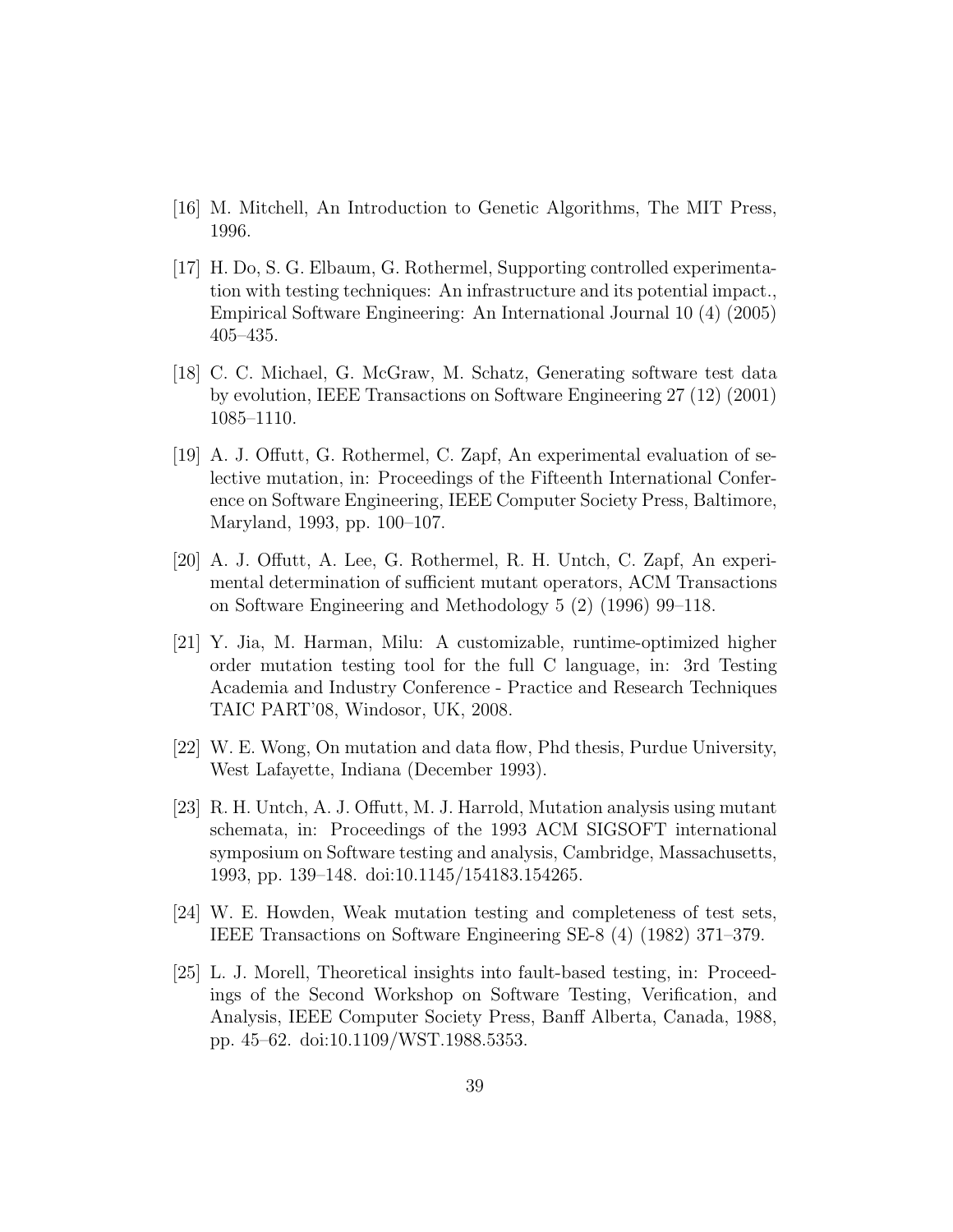- [26] M. R. Woodward, K. Halewood, From weak to strong, dead or alive? an analysis of some mutationtesting issues, in: Proceedings of the Second Workshop on Software Testing, Verification, and Analysis, IEEE Computer Society Press, Banff Albert, Canada, 1988, pp. 152–158. doi:10.1109/WST.1988.5370.
- [27] J. R. Horgan, A. P. Mathu, Weak mutation is probably strong mutation, Technical Report SERC-TR-83-P, Software Engineering Research Center, Purdue University, West Lafayette, Indiana (December 1990).
- [28] R. A. DeMillo, E. W. Krauser, A. P. Mathur, Compiler-integrated program mutation, in: Proceedings of the Fifteenth Annual Computer Software and Applications Conference, IEEE Computer Society Press, Tokyo, Japan, 1991, pp. 351–356.
- [29] M. E. Delamaro, J. C. Maldonado, Proteum-a tool for the assessment of test adequacy for c programs, in: Proceedings of the Conference on Performability in Computing Systems, New Brunswick, New Jersey, 1996, pp. 79–95.
- [30] B. Choi, A. P. Mathur, High-performance mutation testing, Journal of Systems and Software 20 (2) (1993) 135–152. doi:10.1016/0164- 1212(93)90005-I.
- [31] M. Sahinoglu, E. H. Spafford, A bayes sequential statistical procedure for approving software products, in: W. Ehrenberger (Ed.), Proceedings of the International Federation for Information Processing Conference on Approving Software Products, Elsevier Science, Garmisch Partenkirchen, Germany, 1990, pp. 43–56.
- [32] Y. Zhan, J. A. Clark, Search-based mutation testing for simulink models, in: Proceedings of the 2005 conference on Genetic and evolutionary computation, Washington DC, USA, 2005, pp. 1061–1068.
- [33] A. Offutt, S. Lee, An empirical evaluation of weak mutation, IEEE Transactions on Software Engineering 20 (5) (1994) 337–344. doi:An empirical evaluation of weak.
- [34] R. T. Alexander, J. M. Bieman, S. Ghosh, B. Ji, Mutation of java objects, in: ISSRE '02: Proceedings of the 13th International Symposium on Software Reliability Engineering (ISSRE'02), 2002, p. 341.